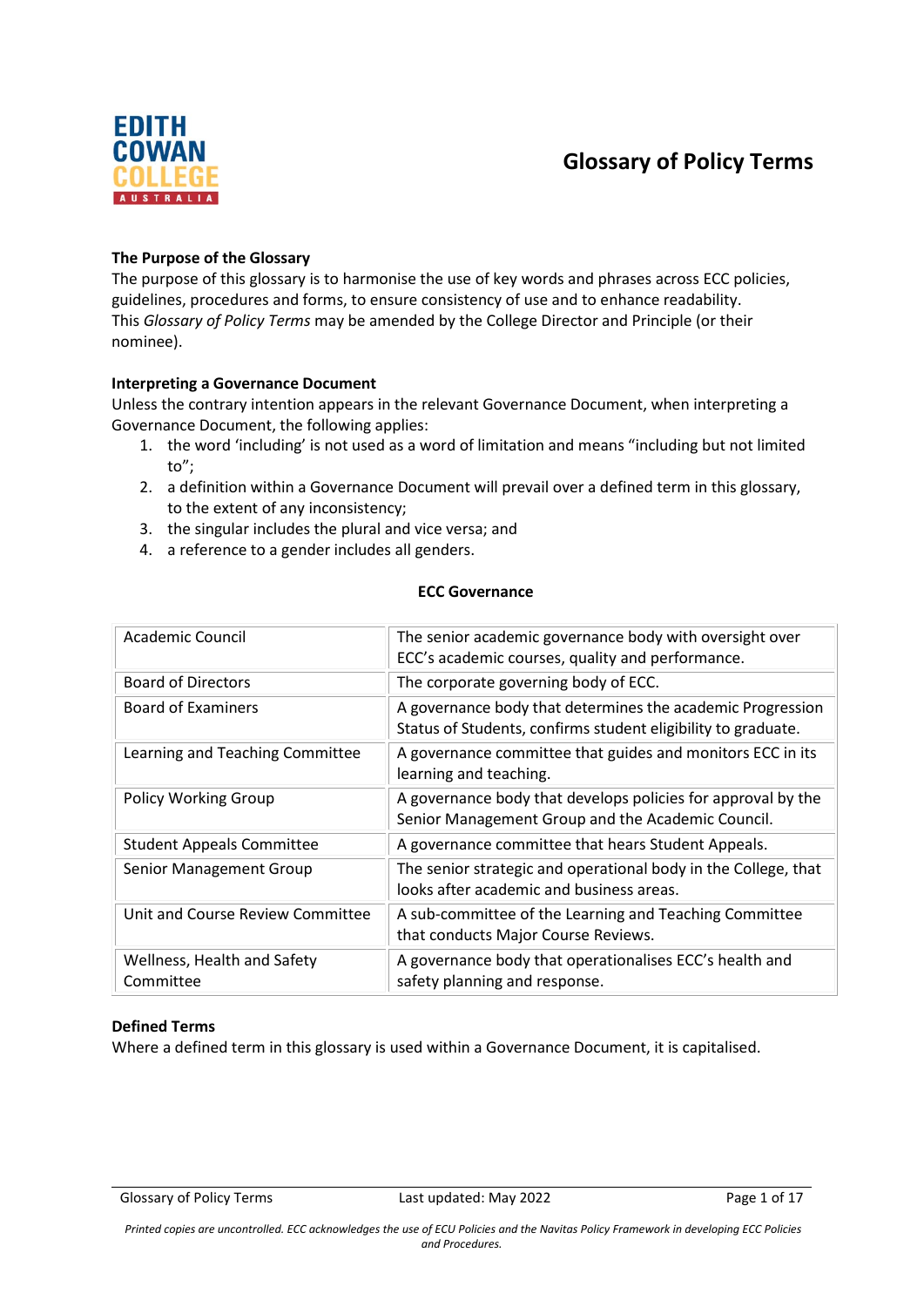## **Policy Terms**

| Absences                           | Where ECC deems the Student to have been absent due to medical,<br>compassionate or compelling circumstances, normally substantiated by<br>supporting evidence, e.g. illness where a medical certificate states that the<br>student was unable to attend classes.                                                                                                                                                                                                                                                                                                                                                                   |
|------------------------------------|-------------------------------------------------------------------------------------------------------------------------------------------------------------------------------------------------------------------------------------------------------------------------------------------------------------------------------------------------------------------------------------------------------------------------------------------------------------------------------------------------------------------------------------------------------------------------------------------------------------------------------------|
| Academic Admission Band            | One or more requirements that an applicant must meet in order to gain<br>admission into a Course. Each Course is assigned an Academic Admission Band<br>appropriate for that Course.                                                                                                                                                                                                                                                                                                                                                                                                                                                |
| Academic Breach                    | An act of minor and/or unintentional Plagiarism.                                                                                                                                                                                                                                                                                                                                                                                                                                                                                                                                                                                    |
| <b>Academic Decision</b>           | A decision that requires the exercise of academic judgment in relation to a<br>Student's studies or a decision made under a Policy or Procedure owned by<br>the Academic Director or the Director of Studies.                                                                                                                                                                                                                                                                                                                                                                                                                       |
| Academic Integrity                 | Academic Integrity involves upholding ethical standards in all aspects of<br>academic work, including learning, teaching and scholarship. Academic<br>Integrity requires a commitment to fundamental values: honesty, trust,<br>fairness, respect, responsibility and courage, even in the face of adversity.<br>These values inform and improve ethical decision-making and behaviour for<br>Students, Staff and administrators. Compliance with these principles enables<br>Students and Staff to build knowledge, create new ideas, generate original<br>works and enhance scholarship, whilst acknowledging the work of others. |
| Academic English (AE)<br>Program   | A CRICOS-registered ELICOS Course that teaches English language structures<br>and skills.                                                                                                                                                                                                                                                                                                                                                                                                                                                                                                                                           |
| Academic Integrity<br>Coordinator  | A Staff member responsible for overseeing and facilitating investigations into<br>allegations of Academic Breach and Academic Misconduct.                                                                                                                                                                                                                                                                                                                                                                                                                                                                                           |
| Academic Misconduct                | Any conduct by a Student in relation to academic work that is dishonest or<br>unfair, including:<br><b>Bribery or Coercion;</b><br>a)<br>Cheating in Examinations;<br>b)<br>Contract Cheating;<br>C)<br>d)<br>Fabrication and/or Falsification;<br>Failure to meet required research standards;<br>e)<br>Plagiarism; and<br>f)<br>Unauthorised Collaboration<br>g)<br>but does not include conduct which constitutes an Academic Breach.                                                                                                                                                                                            |
| <b>Academic Penalty</b>            | An academic punishment imposed for not withdrawing by census date, e.g. a<br>Fail Grade for a Unit in which a Student is Enrolled but is not actively<br>submitting work.                                                                                                                                                                                                                                                                                                                                                                                                                                                           |
| Academic Penalty Date              | The final day a Student can withdraw from a Unit without an academic penalty<br>being officially recorded for that Unit.                                                                                                                                                                                                                                                                                                                                                                                                                                                                                                            |
| Academic Program<br>Coordinator    | An academic staff member responsible for the coordination of a Course, or a<br>person acting in that position.                                                                                                                                                                                                                                                                                                                                                                                                                                                                                                                      |
| <b>Academic Progression</b>        | The progress a Student makes towards completion of their Course.                                                                                                                                                                                                                                                                                                                                                                                                                                                                                                                                                                    |
| Academic Progression Plan          | A document outlining proactive actions that the College and a Student will<br>take, to assist a Student achieve a satisfactory level of academic progress.                                                                                                                                                                                                                                                                                                                                                                                                                                                                          |
| <b>Academic Progression Status</b> | The status the College applies to a Student's academic progress.                                                                                                                                                                                                                                                                                                                                                                                                                                                                                                                                                                    |
| Accreditation                      | The formal verification by TEQSA that ECC and its courses meet established<br>quality standards.                                                                                                                                                                                                                                                                                                                                                                                                                                                                                                                                    |
| <b>Accredited Course</b>           | A qualification approved for delivery by TEQSA                                                                                                                                                                                                                                                                                                                                                                                                                                                                                                                                                                                      |
| Admission                          | The process through which a person is accepted as a Student at ECC.                                                                                                                                                                                                                                                                                                                                                                                                                                                                                                                                                                 |
| <b>Advanced Standing</b>           | The granting of block credit of a semester or more. Advanced standing<br>indicates that the student is deemed to have satisfied all the course<br>requirements that are embedded in the semester(s) for which block credit                                                                                                                                                                                                                                                                                                                                                                                                          |

Glossary of Policy Terms **Last updated: May 2022** Page 2 of 17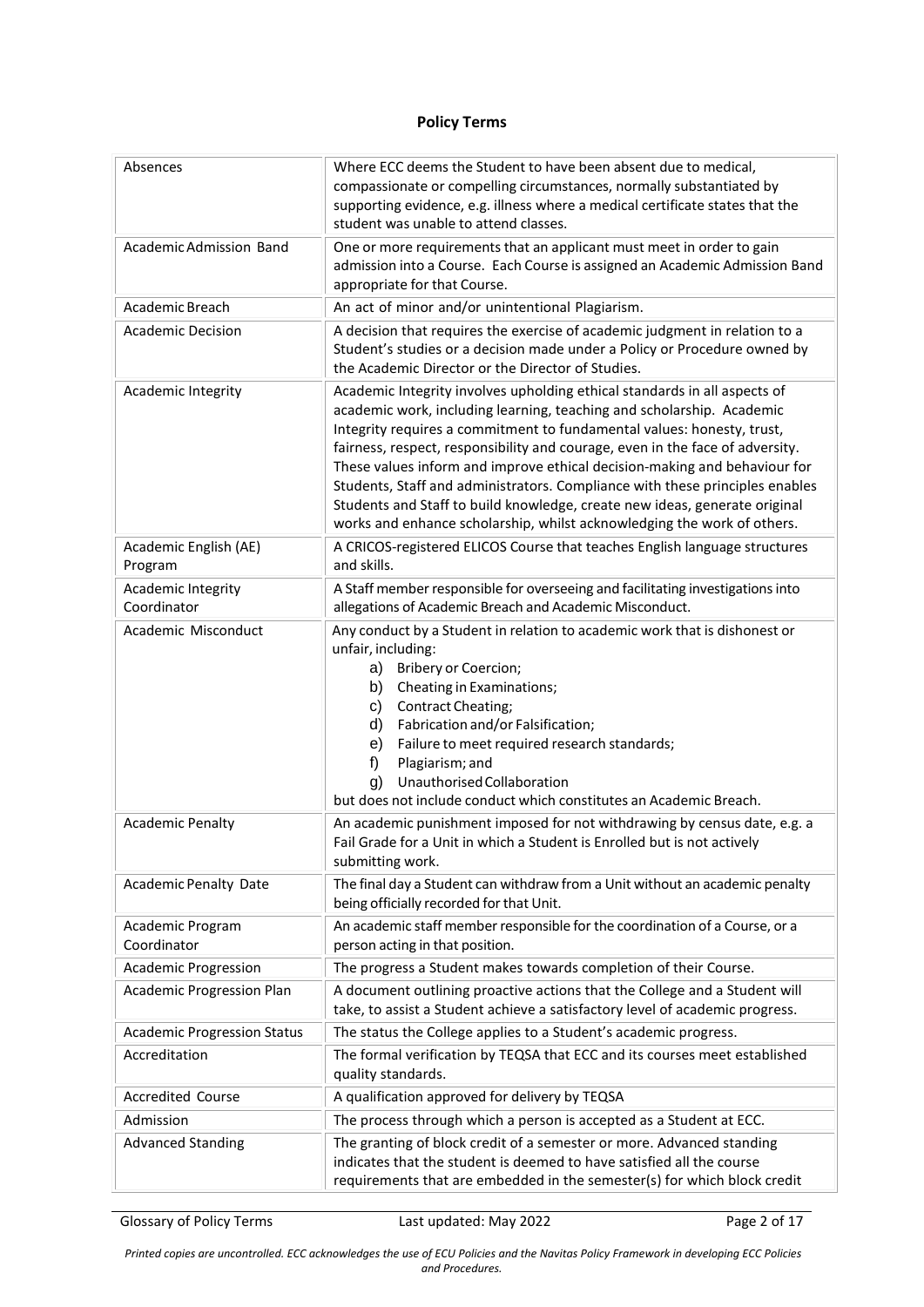|                                                     | has been awarded. Advanced standing reduces the number of units the<br>student must undertake to successfully complete the whole course.                                                                                                                                                                                                                                                                                                                                                                                                      |
|-----------------------------------------------------|-----------------------------------------------------------------------------------------------------------------------------------------------------------------------------------------------------------------------------------------------------------------------------------------------------------------------------------------------------------------------------------------------------------------------------------------------------------------------------------------------------------------------------------------------|
| Appeal                                              | The process through which decisions made by ECC are reviewed by a higher,<br>independent authority within the College.                                                                                                                                                                                                                                                                                                                                                                                                                        |
| Appellant                                           | A person who has lodged an Appeal.                                                                                                                                                                                                                                                                                                                                                                                                                                                                                                            |
| Approved Absence                                    | An attendance status for a Student who has a Medical Certificate or other<br>evidence to explain absence from class.                                                                                                                                                                                                                                                                                                                                                                                                                          |
| Articulation                                        | The progression of a Student from a completed qualification to another with<br>admission and/or Credit in a defined qualification pathway.                                                                                                                                                                                                                                                                                                                                                                                                    |
| <b>Articulation Agreement</b>                       | An agreement between the College and another institution that specifies an<br>approved pathway from one program or course at the other institution to an<br>Award delivered by the College.                                                                                                                                                                                                                                                                                                                                                   |
| <b>ASIC</b>                                         | Australian Securities and Investments Commission                                                                                                                                                                                                                                                                                                                                                                                                                                                                                              |
| Assessment                                          | A set of processes that measure the outcomes of students' learning in terms<br>of content knowledge acquired, understanding developed and analytical skills<br>gained.                                                                                                                                                                                                                                                                                                                                                                        |
| Assessment Criteria                                 | Key characteristics of performance in assessment. Standards are usually<br>defined by marking bands, because using such criteria ensures consistency of<br>Assessment procedures.                                                                                                                                                                                                                                                                                                                                                             |
| <b>Assessment Task</b>                              | An activity conducted to determine a Student's achievement of identified<br>learning outcomes, which may include written or oral work, demonstration or<br>performance.                                                                                                                                                                                                                                                                                                                                                                       |
| Assessment Type                                     | The format or genre of an Assessment Task.                                                                                                                                                                                                                                                                                                                                                                                                                                                                                                    |
| <b>Assessment Weighting</b>                         | The proportion of marks assigned to each Assessment Task.                                                                                                                                                                                                                                                                                                                                                                                                                                                                                     |
| <b>ATAR</b>                                         | Australian Tertiary Admission Rank.                                                                                                                                                                                                                                                                                                                                                                                                                                                                                                           |
| At Risk                                             | A term for a Student who is in danger of not passing their Course or making<br>progress into the next level or Course of study.                                                                                                                                                                                                                                                                                                                                                                                                               |
| <b>ATSI</b>                                         | Aboriginal and Torres Strait Islander people.                                                                                                                                                                                                                                                                                                                                                                                                                                                                                                 |
| Attendance                                          | The action of being present at an ECC class.                                                                                                                                                                                                                                                                                                                                                                                                                                                                                                  |
| Attrition                                           | The measurement of the rate of students not completing their course.                                                                                                                                                                                                                                                                                                                                                                                                                                                                          |
| <b>Australian Qualifications</b><br>Framework (AQF) | The national policy for regulated qualifications in the Australian education and<br>training system.                                                                                                                                                                                                                                                                                                                                                                                                                                          |
| Award                                               | A qualification conferred by ECC that is recognised under the Australian<br>Qualifications Framework.                                                                                                                                                                                                                                                                                                                                                                                                                                         |
| <b>Award Course</b>                                 | A Course leading to an Award.                                                                                                                                                                                                                                                                                                                                                                                                                                                                                                                 |
| Benchmark                                           | A process through which a higher education provider compares an aspect of<br>its operations with an external comparator(s).                                                                                                                                                                                                                                                                                                                                                                                                                   |
| <b>Benchmarked Standards</b>                        | Standards that have been confirmed through external referencing to assure<br>the quality and validity of Assessment Tasks and grading.                                                                                                                                                                                                                                                                                                                                                                                                        |
| <b>Block Credit</b>                                 | Credit granted towards whole stages or components of a Course.                                                                                                                                                                                                                                                                                                                                                                                                                                                                                |
| <b>Bullying</b>                                     | Unreasonable behaviour which may create a risk of health, safety and<br>wellbeing of another individual, including:<br>a) aggressive or intimidating conduct;<br>b) yelling, screaming, abusive or offensive language, insults, inappropriate<br>comments about a person's appearance, personal life or lifestyle;<br>c) belittling or intimidating comments; constant belittling of another's<br>opinions or unreasonable criticism of others;<br>d) spreading malicious rumours;<br>e) teasing, practical jokes or 'initiation' ceremonies; |
|                                                     | f) isolating individuals from normal work interaction without justification;<br>exclusion from work events;<br>g) unreasonable work expectations, including too much or too little work,                                                                                                                                                                                                                                                                                                                                                      |

Glossary of Policy Terms **Last updated: May 2022** Page 3 of 17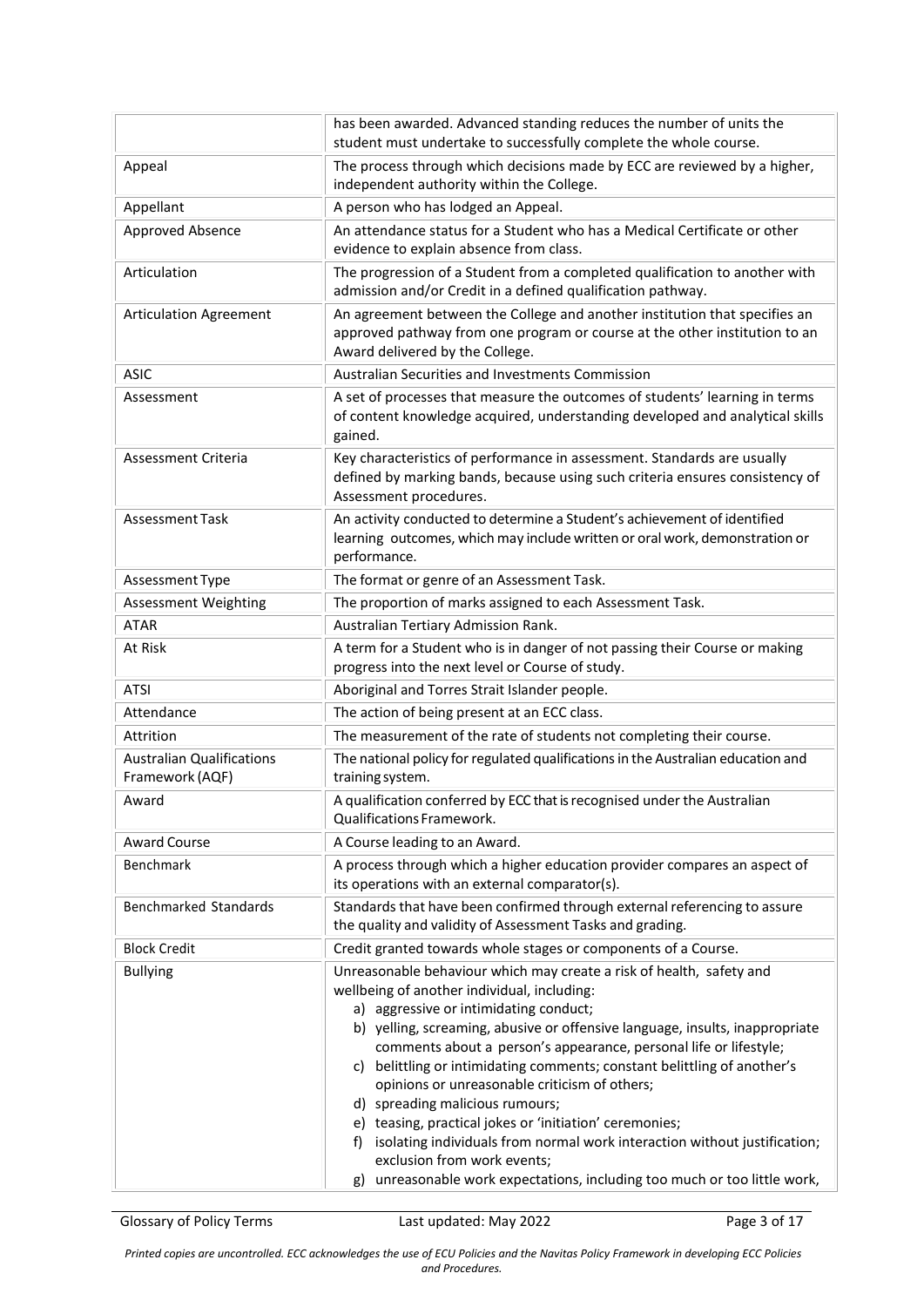|                                   | or work below or beyond a worker's skill level;<br>h) impossible demands within the framework of existing work unit<br>standards; and<br>i) pressure to behave in a certain manner.<br>This definition is also used by ECC for 'Harassment'.                                                                                                                                                                                                                                                                                                                                                                                                                                                                                                                                                                                                                                                                                                                                                                                                                                                                                                                                                                                                                                                                                                                                                                                          |
|-----------------------------------|---------------------------------------------------------------------------------------------------------------------------------------------------------------------------------------------------------------------------------------------------------------------------------------------------------------------------------------------------------------------------------------------------------------------------------------------------------------------------------------------------------------------------------------------------------------------------------------------------------------------------------------------------------------------------------------------------------------------------------------------------------------------------------------------------------------------------------------------------------------------------------------------------------------------------------------------------------------------------------------------------------------------------------------------------------------------------------------------------------------------------------------------------------------------------------------------------------------------------------------------------------------------------------------------------------------------------------------------------------------------------------------------------------------------------------------|
| Bursary                           | A type of scholarship given to Students.                                                                                                                                                                                                                                                                                                                                                                                                                                                                                                                                                                                                                                                                                                                                                                                                                                                                                                                                                                                                                                                                                                                                                                                                                                                                                                                                                                                              |
| <b>Business Continuity</b>        | The capability of an organisation to continue the delivery of products and<br>services within acceptable time frames at predefined capacity during a<br>disruption.                                                                                                                                                                                                                                                                                                                                                                                                                                                                                                                                                                                                                                                                                                                                                                                                                                                                                                                                                                                                                                                                                                                                                                                                                                                                   |
| <b>Business Continuity Plan</b>   | The documented information that guides an organisation to respond to a<br>disruption and resume, recover and restore the delivery of products and<br>services consistent with its business continuity objectives.                                                                                                                                                                                                                                                                                                                                                                                                                                                                                                                                                                                                                                                                                                                                                                                                                                                                                                                                                                                                                                                                                                                                                                                                                     |
| <b>Business Impact Assessment</b> | The process of analysing the impact over time of a Major or Critical Incident on<br>the organization.                                                                                                                                                                                                                                                                                                                                                                                                                                                                                                                                                                                                                                                                                                                                                                                                                                                                                                                                                                                                                                                                                                                                                                                                                                                                                                                                 |
| <b>BYOD</b>                       | Bring Your Own Device, or the expectation that Students will bring a laptop or<br>other device (not including a mobile phone) to class.                                                                                                                                                                                                                                                                                                                                                                                                                                                                                                                                                                                                                                                                                                                                                                                                                                                                                                                                                                                                                                                                                                                                                                                                                                                                                               |
| <b>CAAW Letter</b>                | Confirmation of Appropriate Accommodation and Welfare Letter.                                                                                                                                                                                                                                                                                                                                                                                                                                                                                                                                                                                                                                                                                                                                                                                                                                                                                                                                                                                                                                                                                                                                                                                                                                                                                                                                                                         |
| Calendar Day                      | One day.                                                                                                                                                                                                                                                                                                                                                                                                                                                                                                                                                                                                                                                                                                                                                                                                                                                                                                                                                                                                                                                                                                                                                                                                                                                                                                                                                                                                                              |
| Cancellation (of Enrolment)       | To end commencement or continuation of a Course of study.                                                                                                                                                                                                                                                                                                                                                                                                                                                                                                                                                                                                                                                                                                                                                                                                                                                                                                                                                                                                                                                                                                                                                                                                                                                                                                                                                                             |
| <b>Census Date</b>                | The last day of Week 4 in a Study Period for Pathway Units.                                                                                                                                                                                                                                                                                                                                                                                                                                                                                                                                                                                                                                                                                                                                                                                                                                                                                                                                                                                                                                                                                                                                                                                                                                                                                                                                                                           |
| Certification                     | Refers to the combination of documents that a student receives when<br>graduating from their Course. It may include documents for Accredited<br>Courses (Testamur and/or Transcript) and non-Accredited Courses (Statement<br>of Accomplishment).                                                                                                                                                                                                                                                                                                                                                                                                                                                                                                                                                                                                                                                                                                                                                                                                                                                                                                                                                                                                                                                                                                                                                                                     |
| Cheating in Examinations<br>CoB   | To engage in dishonest or unfair conduct during an Examination by<br>failing to comply with any specified requirements, conditions and<br>instructions, including a Student:<br>copying, or attempting to copy, from another Student;<br>٠<br>communicating, or attempting to communicate, with another<br>٠<br>Student;<br>possessing or attempting to use any unauthorised:<br>printed or written material (for example, study notes or<br>$\circ$<br>unauthorised reference material);<br>electronic calculating, information storage or communication<br>O<br>device (for example, programmable calculator, mobile<br>phone, smartwatch);<br>sending, receiving or accessing, or attempting to send, receive or<br>access, any source of unauthorised electronic information;<br>failing to follow instructions in an Examination (for example,<br>$\bullet$<br>continuing to write or perform whatever task is being examined<br>after an Invigilator has announced the end of the Examination);<br>removing, or attempting to remove, from the Examination room<br>٠<br>any question or answer paper, or other paper or material, which is<br>the College's property and is provided for use by the Student<br>during the Examination; or<br>distributing Examination questions or materials to other Students<br>in a manner that would unfairly prejudice one or more Students in<br>the relevant Unit.<br>Close of Business. |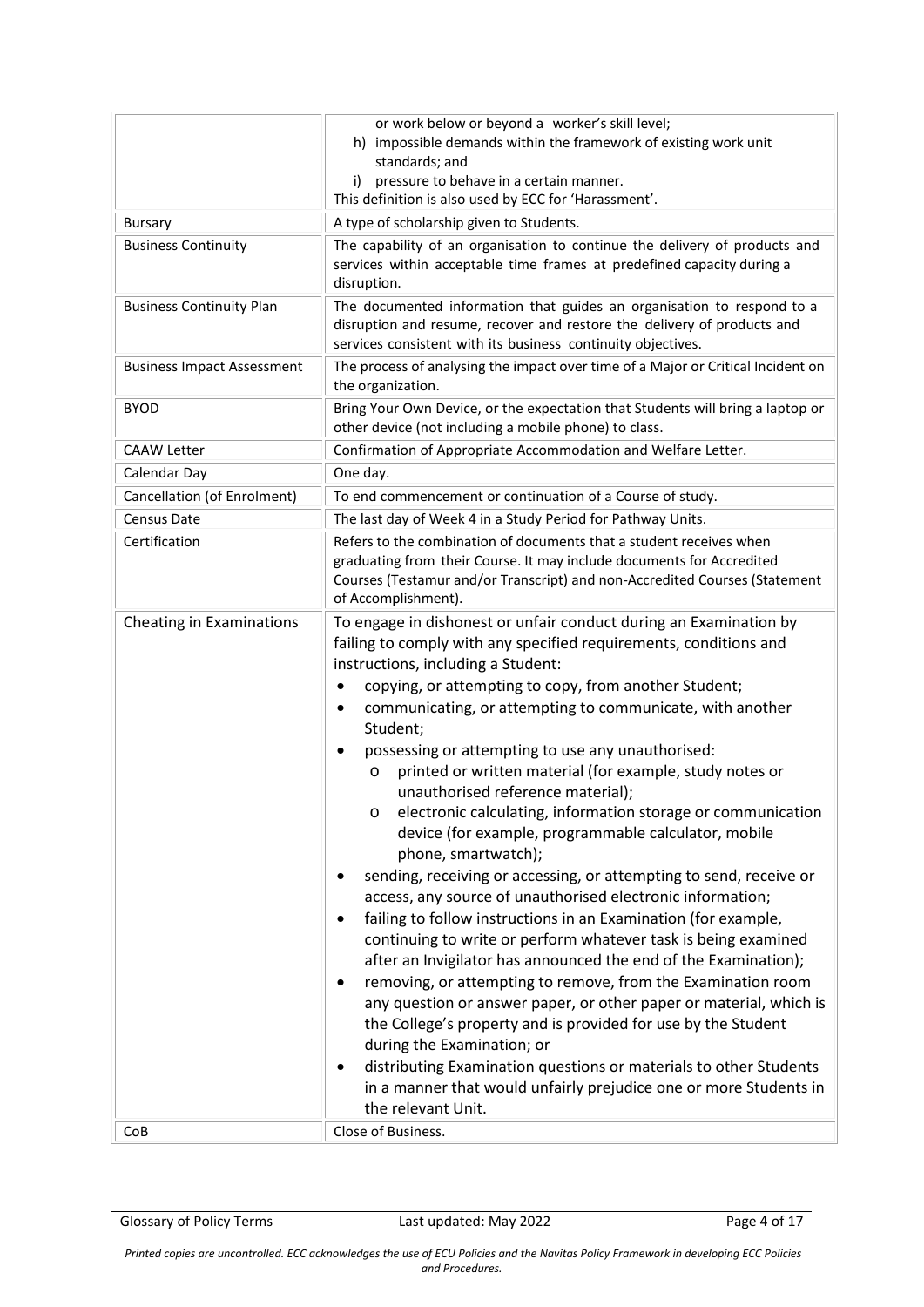| CoE (Confirmation of<br>Enrolment)                  | A document registered with the Australian Government Department of Home<br>Affairs to confirm a Student's acceptance into a Course for a specified<br>duration.                                                                                                                                                                                                                                                                                                                                                                                                                                                                                                                                                                                                                                                                                                                                                                                                                                                    |
|-----------------------------------------------------|--------------------------------------------------------------------------------------------------------------------------------------------------------------------------------------------------------------------------------------------------------------------------------------------------------------------------------------------------------------------------------------------------------------------------------------------------------------------------------------------------------------------------------------------------------------------------------------------------------------------------------------------------------------------------------------------------------------------------------------------------------------------------------------------------------------------------------------------------------------------------------------------------------------------------------------------------------------------------------------------------------------------|
| Commencement                                        | The published start of tuition in a Course at ECC.                                                                                                                                                                                                                                                                                                                                                                                                                                                                                                                                                                                                                                                                                                                                                                                                                                                                                                                                                                 |
| <b>Commencing Student</b>                           | A Student undertaking their first Study Period of their Course.                                                                                                                                                                                                                                                                                                                                                                                                                                                                                                                                                                                                                                                                                                                                                                                                                                                                                                                                                    |
| <b>Compassionate or Compelling</b><br>Circumstances | When a situation beyond the control of the student has an impact upon<br>the Student's Course progress or wellbeing. This may include:<br>serious illness, pregnancy or injury, where a medical certificate states<br>that the student was unable to attend classes for an extended period;<br>bereavement of close family members such as parents or grandparents<br>(where possible a death certificate should be provided);<br>major political upheaval or natural disaster in the home country<br>requiring emergency travel and this has impacted on the student's<br>studies; or<br>a traumatic experience which could include involvement in, or<br>witnessing of a serious accident or witnessing or being the victim<br>of a serious crime.                                                                                                                                                                                                                                                               |
| Complainant                                         | A person, organisation or its representative making a complaint.                                                                                                                                                                                                                                                                                                                                                                                                                                                                                                                                                                                                                                                                                                                                                                                                                                                                                                                                                   |
| Complaint                                           | An expression of dissatisfaction about the College, related to its services or<br>administrative practices, where a response is explicitly or implicitly expected.                                                                                                                                                                                                                                                                                                                                                                                                                                                                                                                                                                                                                                                                                                                                                                                                                                                 |
| <b>Consensus Moderation</b>                         | The processes used to reach a general agreement of what quality assessment<br>and its outcomes looks like to ensure consistency in judgements of students'<br>performance.                                                                                                                                                                                                                                                                                                                                                                                                                                                                                                                                                                                                                                                                                                                                                                                                                                         |
| Confer                                              | The granting of an Award in recognition of academic achievement.                                                                                                                                                                                                                                                                                                                                                                                                                                                                                                                                                                                                                                                                                                                                                                                                                                                                                                                                                   |
| Conflict of Interest                                | When an individual has interests that could conflict with their official duties,<br>or where an individual has competing interests because they hold more than<br>one official role or public duty.                                                                                                                                                                                                                                                                                                                                                                                                                                                                                                                                                                                                                                                                                                                                                                                                                |
| <b>Continuing Student</b>                           | A Student enrolled in their second or subsequent Study Period at ECC,<br>regardless of any change of Course.                                                                                                                                                                                                                                                                                                                                                                                                                                                                                                                                                                                                                                                                                                                                                                                                                                                                                                       |
| <b>Contract Cheating</b>                            | To employ or use a third party to undertake part or all of an Assessment Task,<br>or to undertake part or all of an Assessment Task for another Student,<br>including:<br>outsourcing, purchasing, exchanging, or selling, or attempting or offering<br>$\bullet$<br>to outsource, purchase, exchange, or sell, any Assessment Task or part of<br>an Assessment Task, whether pre-written or specially prepared for one<br>or more Students, including through the unauthorised or improper use<br>of internet or file-sharing sites;<br>undertaking part or all of an Assessment Task, including research<br>$\bullet$<br>activities, for another Student, or submitting an Assessment Task<br>produced, in part or fully, by another person, including a friend, family<br>member, current or former Student, private tutor or a Staff member; or<br>impersonating another person or allowing a third party to impersonate<br>٠<br>oneself for the purposes of undertaking an Examination or Assessment<br>Task. |
| Core Unit                                           | A unit that is required for the completion of a course.                                                                                                                                                                                                                                                                                                                                                                                                                                                                                                                                                                                                                                                                                                                                                                                                                                                                                                                                                            |
| Co-Requisite Unit                                   | A requirement for Students to be concurrently enrolled in a designated Unit<br>at the same time as enrolling in another Unit.                                                                                                                                                                                                                                                                                                                                                                                                                                                                                                                                                                                                                                                                                                                                                                                                                                                                                      |
| Course                                              | A program of study approved for delivery.                                                                                                                                                                                                                                                                                                                                                                                                                                                                                                                                                                                                                                                                                                                                                                                                                                                                                                                                                                          |
| Course Learning Outcome                             | An outline of what Students will be expected to know and be able to do upon<br>successful completion of their Course.                                                                                                                                                                                                                                                                                                                                                                                                                                                                                                                                                                                                                                                                                                                                                                                                                                                                                              |
| Course-Weighted Average                             | A weighted average percentage mark for all units completed in a course.                                                                                                                                                                                                                                                                                                                                                                                                                                                                                                                                                                                                                                                                                                                                                                                                                                                                                                                                            |
| Credit                                              | The value assigned for the recognition of equivalence in content and Learning<br>Outcomes between different types of learning and/or qualifications. Credit                                                                                                                                                                                                                                                                                                                                                                                                                                                                                                                                                                                                                                                                                                                                                                                                                                                        |

Glossary of Policy Terms **Last updated: May 2022** Page 5 of 17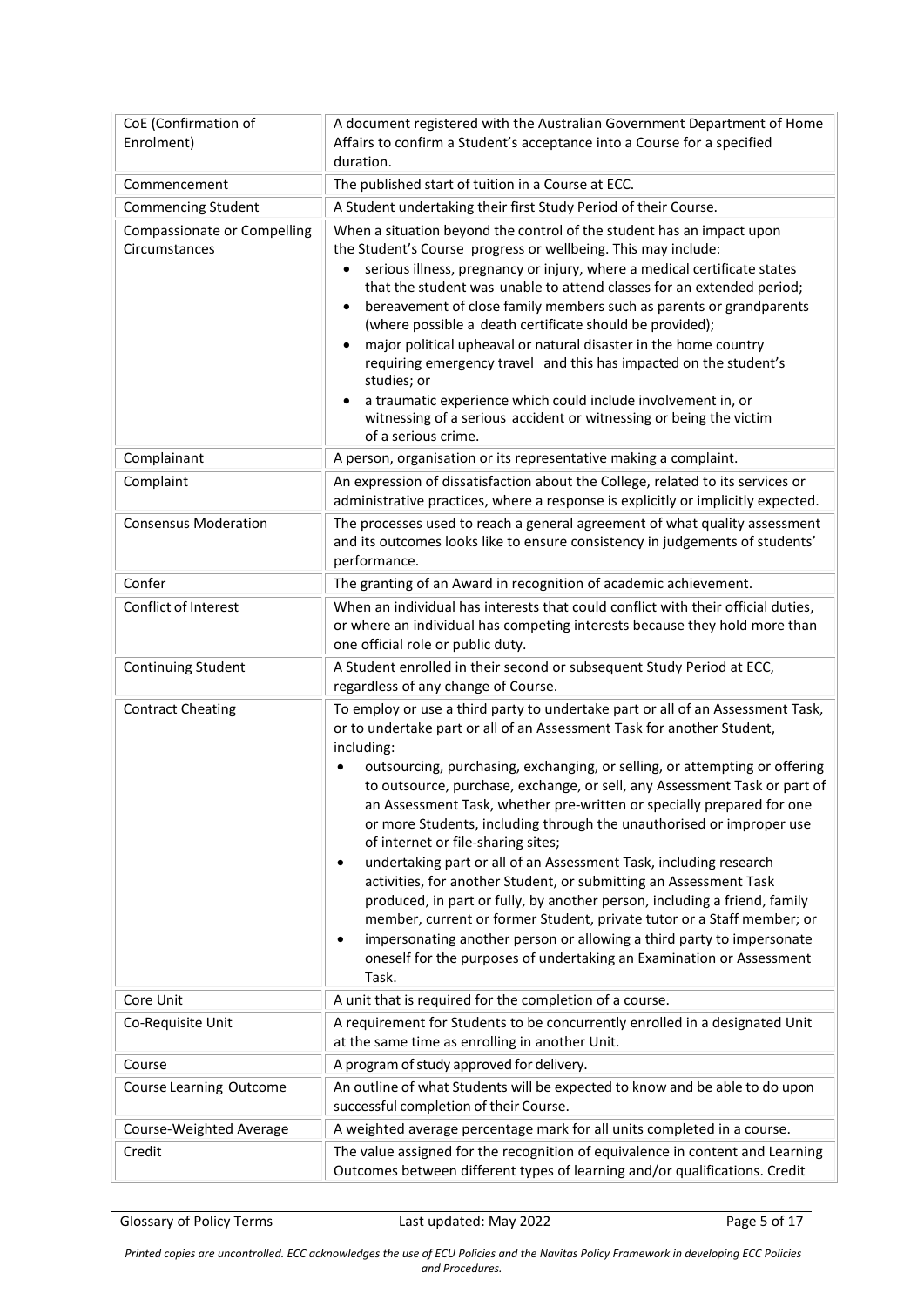|                                                    | reduces the amount of learning required to achieve a qualification and may<br>be recognized through credit transfer, articulation, recognition of prior<br>learning or advanced standing.                                                                                                                                                                                                                                                                                                                                                                                                                                                                                                                                                                                                                                                                                                                                                                                                                                                                                                                                                                                |
|----------------------------------------------------|--------------------------------------------------------------------------------------------------------------------------------------------------------------------------------------------------------------------------------------------------------------------------------------------------------------------------------------------------------------------------------------------------------------------------------------------------------------------------------------------------------------------------------------------------------------------------------------------------------------------------------------------------------------------------------------------------------------------------------------------------------------------------------------------------------------------------------------------------------------------------------------------------------------------------------------------------------------------------------------------------------------------------------------------------------------------------------------------------------------------------------------------------------------------------|
| <b>Credit Determination</b>                        | A College decision relating to an application for Credit based on Formal or<br>Informal Learning.                                                                                                                                                                                                                                                                                                                                                                                                                                                                                                                                                                                                                                                                                                                                                                                                                                                                                                                                                                                                                                                                        |
| <b>CRICOS</b>                                      | Commonwealth Register of Institutions and Courses for Overseas Students. A<br>database of every course and institution that recruits, enrolls and teaches<br>overseas students.                                                                                                                                                                                                                                                                                                                                                                                                                                                                                                                                                                                                                                                                                                                                                                                                                                                                                                                                                                                          |
| Critical Incident                                  | A Critical or a Major Incident is any sudden or progressive event which<br>requires immediate attention and coordinated, decisive action by ECC Senior<br>Management to prevent or minimise any negative impact on the health and<br>welfare of one or more individuals or the College. A Critical or Major Incident<br>event poses a significant risk to the continuity of core College-wide<br>operations. This level of Incident may also have implications at the local, state<br>or national level.                                                                                                                                                                                                                                                                                                                                                                                                                                                                                                                                                                                                                                                                 |
| <b>Critical Incident Management</b><br>Team (CIMT) | An incident-specific team that may be formed each time a Critical (and<br>sometimes Major) Incident occurs and lasts for the term of that Critical or<br>Major Incident.                                                                                                                                                                                                                                                                                                                                                                                                                                                                                                                                                                                                                                                                                                                                                                                                                                                                                                                                                                                                 |
| Curriculum                                         | The subjects comprising a course of study.                                                                                                                                                                                                                                                                                                                                                                                                                                                                                                                                                                                                                                                                                                                                                                                                                                                                                                                                                                                                                                                                                                                               |
| <b>Current Student</b>                             | A Student who is Enrolled with ECC.                                                                                                                                                                                                                                                                                                                                                                                                                                                                                                                                                                                                                                                                                                                                                                                                                                                                                                                                                                                                                                                                                                                                      |
| Defer (Course)                                     | To delay commencement or continuation of a Course of Study normally for a<br>period of one Study Period (Pathway Course) or one 10-week block (ELICOS<br>Module).                                                                                                                                                                                                                                                                                                                                                                                                                                                                                                                                                                                                                                                                                                                                                                                                                                                                                                                                                                                                        |
| Deferred Examination                               | An Examination approved to be undertaken in lieu of a scheduled final<br>assessment.                                                                                                                                                                                                                                                                                                                                                                                                                                                                                                                                                                                                                                                                                                                                                                                                                                                                                                                                                                                                                                                                                     |
| Disclose                                           | A Disclosure of Sexual Assault or Sexual Harassment is when a person tells<br>someone about an incident, or a suspected incident, of Sexual Assault or<br>Sexual Harassment directed towards them, or a member of ECC's<br>community. Disclosing is not the same as Reporting but will enable referral of<br>the person to appropriate support and information.                                                                                                                                                                                                                                                                                                                                                                                                                                                                                                                                                                                                                                                                                                                                                                                                          |
| Disability                                         | As outlined in the Disability Discrimination Act 1992, 'disability means:<br>total or partial loss of the person's bodily or mental functions;<br>a)<br>total or partial loss of part of the body;<br>b)<br>the presence in the body of organisms causing disease or illness;<br>C)<br>the presence in the body of organisms capable of causing disease or<br>d)<br>illness;<br>the malfunction, malformation or disfigurement of a part of the<br>e)<br>person's body;<br>a disorder or malfunction that results in the person learning<br>f)<br>differently from a person without the disorder or malfunction; or<br>a disorder, illness or disease that affects a person's thought<br>g)<br>processes, perception of reality, emotions or judgment or that results<br>in disturbed behaviour;<br>and includes a disability that:<br>presently exists;<br>٠<br>previously existed but no longer exists;<br>$\bullet$<br>may exist in the future; and/or<br>$\bullet$<br>is imputed to a person;<br>٠<br>and results in:<br>a reduced ability to access educational services provided by the<br>College; and<br>a need for support services to overcome these barriers. |
| Discrimination                                     | When a person treats or proposes to treat another person with a protected<br>characteristic unfavourably because of that characteristic. Under Western                                                                                                                                                                                                                                                                                                                                                                                                                                                                                                                                                                                                                                                                                                                                                                                                                                                                                                                                                                                                                   |

Glossary of Policy Terms Last updated: May 2022 Page 6 of 17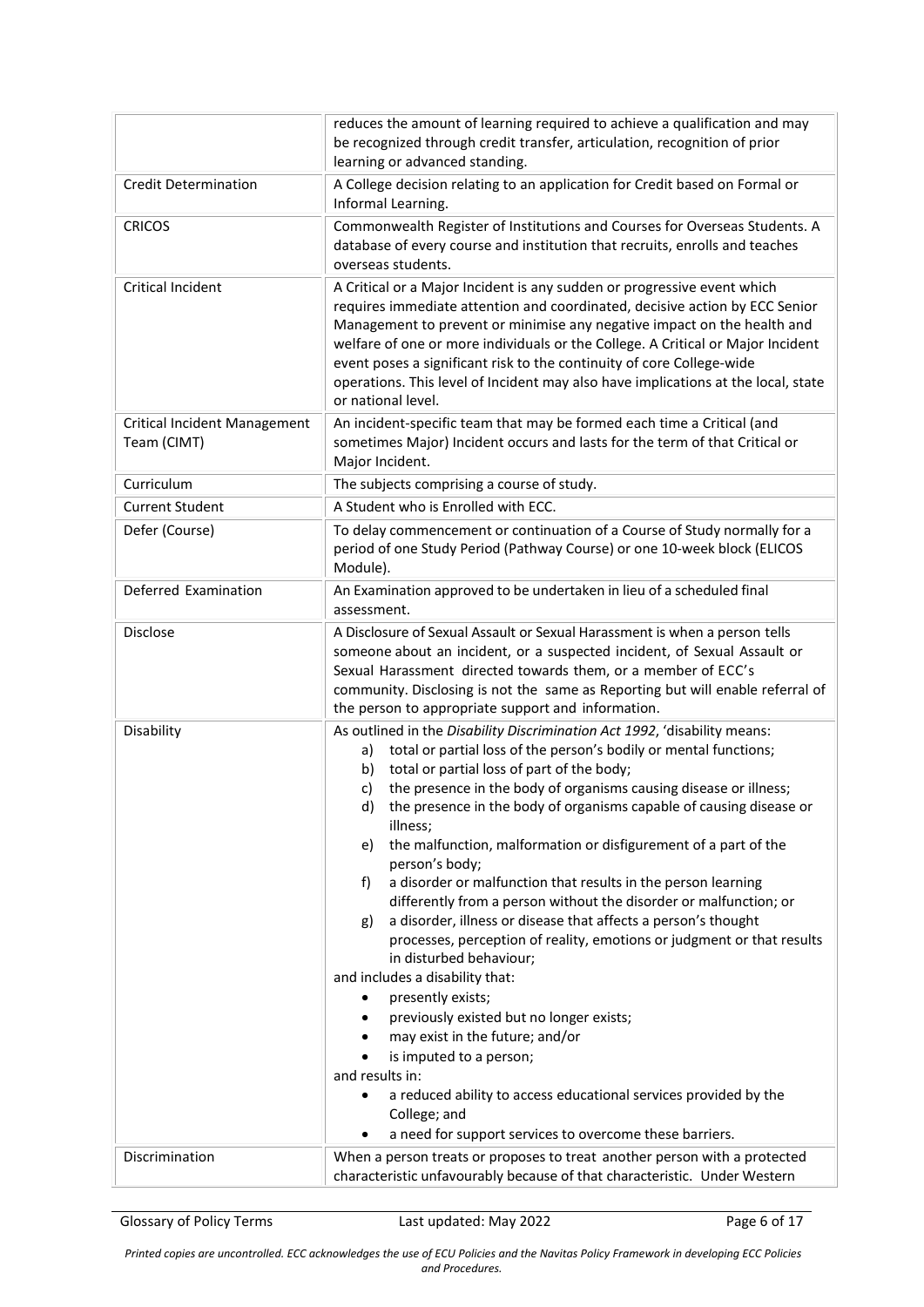|                                          | Australian and federal legislation, Discrimination based on the following<br>attributes is unlawful: sex; marital or relationship status; pregnancy and<br>breastfeeding; family responsibilities and parental status; age; race (including<br>colour, descent, nationality, national or ethnic origin or ethno-religion);<br>impairment; religious belief or religious activity; political belief or activity;<br>trade union activity; lawful sexual activity; gender identity; sexual orientation;<br>and association with, or relation to, a person identified on the basis of any of<br>the above attributes.                                                                                                                                                                                                                                                                          |
|------------------------------------------|---------------------------------------------------------------------------------------------------------------------------------------------------------------------------------------------------------------------------------------------------------------------------------------------------------------------------------------------------------------------------------------------------------------------------------------------------------------------------------------------------------------------------------------------------------------------------------------------------------------------------------------------------------------------------------------------------------------------------------------------------------------------------------------------------------------------------------------------------------------------------------------------|
| Domestic Student                         | An Australian or New Zealand citizen or holder of a permanent residency visa.                                                                                                                                                                                                                                                                                                                                                                                                                                                                                                                                                                                                                                                                                                                                                                                                               |
| Early Intervention (Strategies)          | Actions ECC takes to support Students At Risk of not Progressing, early in the<br>Study Period.                                                                                                                                                                                                                                                                                                                                                                                                                                                                                                                                                                                                                                                                                                                                                                                             |
| <b>ECC Portal</b>                        | The Learning Management System ECC uses to provide units and services to<br>students.                                                                                                                                                                                                                                                                                                                                                                                                                                                                                                                                                                                                                                                                                                                                                                                                       |
| <b>EFTSL</b>                             | Equivalent Full-time Study Load.                                                                                                                                                                                                                                                                                                                                                                                                                                                                                                                                                                                                                                                                                                                                                                                                                                                            |
| <b>Elective Unit</b>                     | An unspecified Unit of study that, subject to the requirements of the Course, a<br>Student may choose to undertake for Credit (determined according to the<br>Student's enrolled Course structure).                                                                                                                                                                                                                                                                                                                                                                                                                                                                                                                                                                                                                                                                                         |
| <b>ELICOS</b>                            | English Language Intensive Courses for Overseas Students.                                                                                                                                                                                                                                                                                                                                                                                                                                                                                                                                                                                                                                                                                                                                                                                                                                   |
| <b>ELICOS Achievement</b><br>Certificate | A certificate given to a Student on their last day of each Course/Level<br>completed, showing the name of the Course, Course duration, dates of<br>Course, level of achievement and attendance rate.                                                                                                                                                                                                                                                                                                                                                                                                                                                                                                                                                                                                                                                                                        |
| <b>Enabling Course</b>                   | A Course which enables a person to undertake an Award Course. Enabling<br>Courses do not include an Award Course or any Course that the Minister<br>determines is not an enabling Course under the Higher Education Support<br>Act.                                                                                                                                                                                                                                                                                                                                                                                                                                                                                                                                                                                                                                                         |
| Encumbrance                              | A restriction placed on a Student due to debt owed to ECC.                                                                                                                                                                                                                                                                                                                                                                                                                                                                                                                                                                                                                                                                                                                                                                                                                                  |
| English Language Band                    | One or more English language requirements that an applicant must meet in<br>order to gain admission into a Course. Each Course is assigned an English<br>Language Band appropriate for that Course.                                                                                                                                                                                                                                                                                                                                                                                                                                                                                                                                                                                                                                                                                         |
| Enrolment (Enroll)                       | The status of a Student once they have been admitted to a Course at ECC.                                                                                                                                                                                                                                                                                                                                                                                                                                                                                                                                                                                                                                                                                                                                                                                                                    |
| Emergencies                              | Any incident that occurred at a workplace which was of extreme risk requiring<br>immediate action or any event which has resulted in attendance by emergency<br>services (Police, Fire or Ambulance).                                                                                                                                                                                                                                                                                                                                                                                                                                                                                                                                                                                                                                                                                       |
| Examination                              | An invigilated form of assessment where a Student is required to undertake<br>specific Assessment Tasks within a specified period of time, and where the<br>location and access to external assistance is regulated.                                                                                                                                                                                                                                                                                                                                                                                                                                                                                                                                                                                                                                                                        |
| Exemption                                | When a Student receives Credit for a Unit in the Course due to<br>Recognition of Prior Learning.                                                                                                                                                                                                                                                                                                                                                                                                                                                                                                                                                                                                                                                                                                                                                                                            |
| <b>Exceptional Circumstances</b>         | Verifiable unexpected and/or exceptional personal or medical<br>circumstances beyond the Student's control which:<br>have had a substantially detrimental effect on a Student's ability to<br>a)<br>participate in or study for an Assessment Task; and<br>the Student did not have a reasonable opportunity to prepare for in<br>b)<br>advance of the relevant Teaching Period.<br>The following, depending on the context, may constitute<br>Exceptional Circumstances:<br>• an onset, or acute flare-up, of a medical or psychological condition,<br>illness, or trauma;<br>• the death of, or an onset or acute flare-up of, a medical or<br>psychological condition, illness, or trauma affecting, a close<br>family member or friend;<br>• recent separation or divorce from a de facto partner or spouse;<br>• acute personal hardship or trauma, including being a victim of crime, |

Glossary of Policy Terms Last updated: May 2022 Page 7 of 17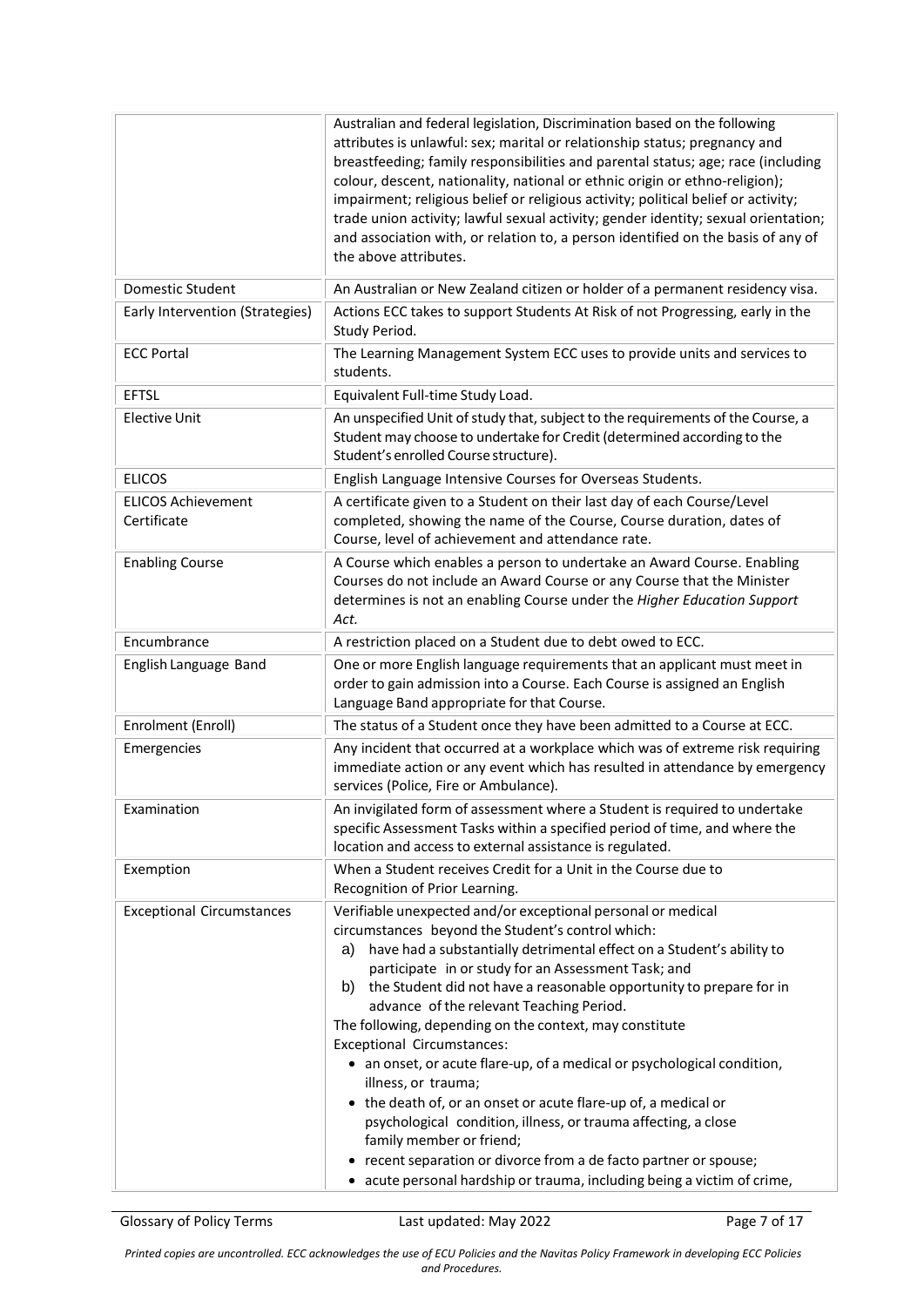|                                     | sudden loss of income or employment resulting in severe disruption<br>to domestic or study arrangements, or motor vehicle incidents<br>preventing attendance;<br>• military deployment, emergency service or jury duty commitments;<br>• representation at a national or international level (inclusive of those<br>who are participating in the University's Elite Athlete Program);<br>• representation in significant cultural events (other than events<br>such as weddings, birthday parties, bar mitzvahs, christenings,<br>etc.); or<br>• compulsory employment-related intrastate, interstate or overseas travel.<br>The following typically will not be considered as constituting<br>Exceptional Circumstances:<br>routine employment;<br>$\bullet$<br>lack of knowledge of the requirements of academic work;<br>difficulties with English language;<br>$\bullet$<br>recreational or family travel;<br>$\bullet$<br>moving house;<br>$\bullet$<br>events such as weddings, birthday parties, bar mitzvahs, christenings, etc.;<br>misreading information in relation to an Assessment Task, such as<br>submission or Examination dates;<br>normal stress or anxiety associated with examinations or Coursework; or<br>٠<br>a matter which is already suitably addressed as part of a Student's<br>Learning and Assessment Plan. |
|-------------------------------------|--------------------------------------------------------------------------------------------------------------------------------------------------------------------------------------------------------------------------------------------------------------------------------------------------------------------------------------------------------------------------------------------------------------------------------------------------------------------------------------------------------------------------------------------------------------------------------------------------------------------------------------------------------------------------------------------------------------------------------------------------------------------------------------------------------------------------------------------------------------------------------------------------------------------------------------------------------------------------------------------------------------------------------------------------------------------------------------------------------------------------------------------------------------------------------------------------------------------------------------------------------------------------------------------------------------------------------------------|
| Exclude                             | The Progress Status applied to Students which precludes admission or<br>enrolment in a Course, as specified by the Board of Examiners. 'Exclusion'<br>has a corresponding meaning.                                                                                                                                                                                                                                                                                                                                                                                                                                                                                                                                                                                                                                                                                                                                                                                                                                                                                                                                                                                                                                                                                                                                                         |
| Exemption                           | Also called Advanced Standing or Credit, Exemption is where a Student is not<br>required to study a particular Unit on the basis of Formal or Informal Prior<br>Learning where that learning has been assessed by ECC as being equivalent<br>to the Learning Outcomes or competencies of one or more ECC Units.                                                                                                                                                                                                                                                                                                                                                                                                                                                                                                                                                                                                                                                                                                                                                                                                                                                                                                                                                                                                                            |
| Expel                               | To cancel a Student's enrolment in a Course and to preclude that Student<br>from re-enrolling at the College.                                                                                                                                                                                                                                                                                                                                                                                                                                                                                                                                                                                                                                                                                                                                                                                                                                                                                                                                                                                                                                                                                                                                                                                                                              |
| Extension                           | Additional time allowed for the completion of an Assessment Task.                                                                                                                                                                                                                                                                                                                                                                                                                                                                                                                                                                                                                                                                                                                                                                                                                                                                                                                                                                                                                                                                                                                                                                                                                                                                          |
| <b>Fabrication or Falsification</b> | To fabricate for an illegitimate purpose, or falsify, documents, data, content<br>or sources, or information provided about work or material, in relation to an<br>Assessment Task. This may include:                                                                                                                                                                                                                                                                                                                                                                                                                                                                                                                                                                                                                                                                                                                                                                                                                                                                                                                                                                                                                                                                                                                                      |
|                                     | fabricating or falsifying research or other data;<br>٠<br>fabricating or falsifying content or sources, including citing non-existent<br>$\bullet$<br>or incorrect sources;<br>making a false declaration about work or material submitted for an<br>$\bullet$<br>Assessment Task, which may include providing misleading information<br>about:<br>individual contributions to a group Assessment Task or attributions<br>$\circ$<br>of authorship; or<br>attendance at or participation in practical, performance or<br>O<br>professional learning activities;<br>failing to disclose any information relevant to an Assessment Task where<br>$\bullet$<br>that information is requested or there is any form of legal or other duty<br>to disclose that information; or<br>fabricating or falsifying documents (for example, medical certificates,<br>$\bullet$<br>police reports, academic records), for purposes related to an Assessment<br>Task (including special consideration for an Assessment Task).                                                                                                                                                                                                                                                                                                                            |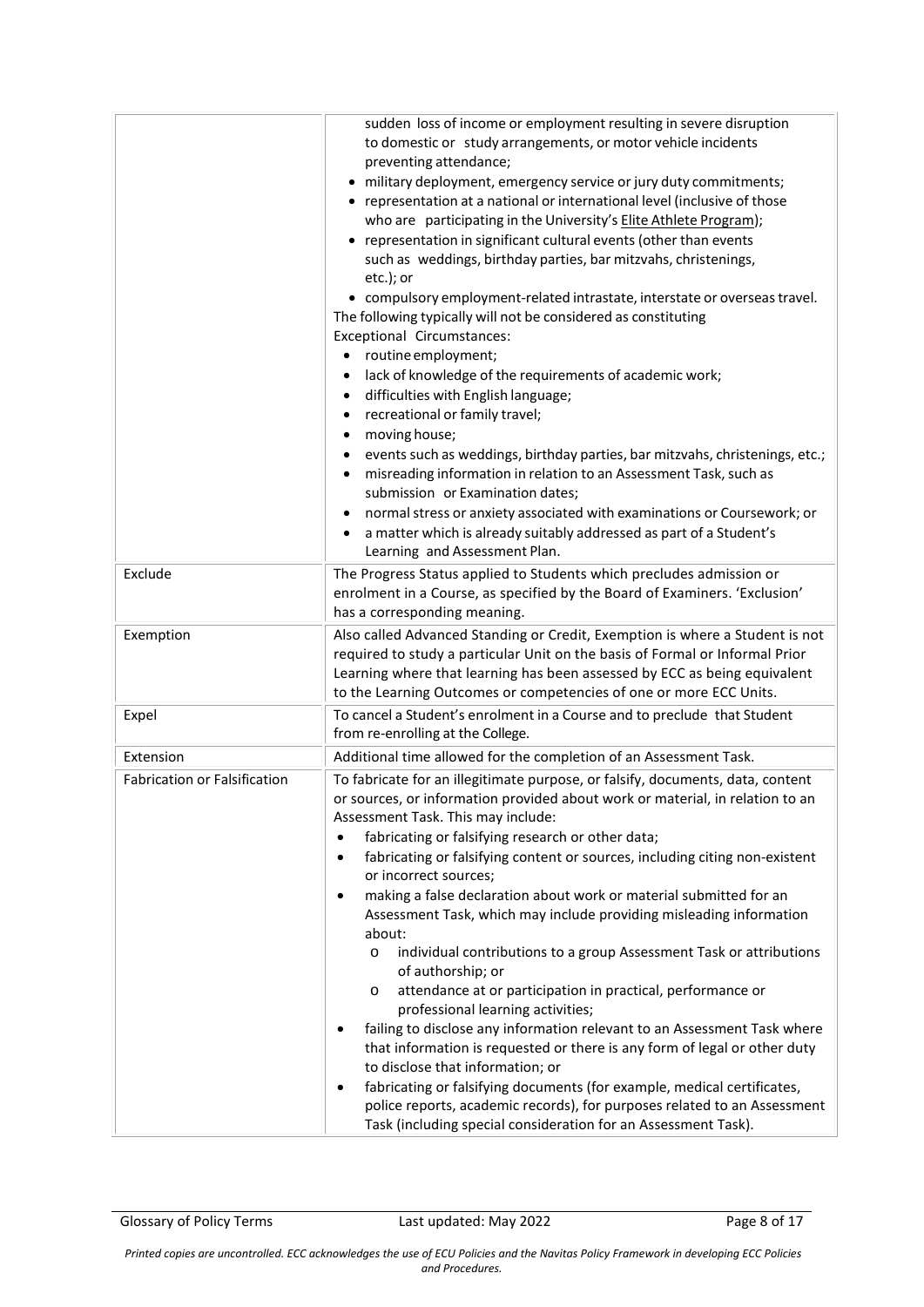| Feedback                      | Information about Student performance and progress relative to Unit Learning<br>Outcomes, which may be presented in a range of forms and derived from a<br>range of sources.<br>What about student survey completion?                                                                                                                                                                                                                                                                                                                                                                                                                                                                                                                                                                           |
|-------------------------------|-------------------------------------------------------------------------------------------------------------------------------------------------------------------------------------------------------------------------------------------------------------------------------------------------------------------------------------------------------------------------------------------------------------------------------------------------------------------------------------------------------------------------------------------------------------------------------------------------------------------------------------------------------------------------------------------------------------------------------------------------------------------------------------------------|
| FEE-HELP                      | The FEE-HELP Loans Scheme provides a loan for eligible Students who are<br>required to pay Tuition Fees for their study. Under FEE-HELP. Eligible Students<br>may choose to defer some or all of their Tuition Fees for each Study Period by<br>means of a loan from the Commonwealth Government.                                                                                                                                                                                                                                                                                                                                                                                                                                                                                               |
| <b>Financial Penalty Date</b> | The final day a Student can Withdraw from a Unit without incurring a financial<br>liability for that unit.                                                                                                                                                                                                                                                                                                                                                                                                                                                                                                                                                                                                                                                                                      |
| Fitness to Study              | The College may consider that a Student is unfit to study when their conduct,<br>which is directly related to a Fitness to Study concern:<br>a) poses, or is likely to pose, a risk to the Health, Safety or Wellbeing of<br>themselves or others, or to College property or facilities;<br>b) interferes, or is likely to interfere, with the ability for Students, Staff<br>or visitors to pursue their studies, teaching or other College activities;<br>and/or<br>prevents, or is likely to prevent, the Student from successfully<br>C)<br>meeting the legal, ethical and behavioural requirements of their Course.                                                                                                                                                                        |
| Fitness to Study Report       | A report provided by a medical officer or professional advisor, who is<br>endorsed by the WHO, advising on a Student's Fitness to Study.                                                                                                                                                                                                                                                                                                                                                                                                                                                                                                                                                                                                                                                        |
| <b>Formal Complaint</b>       | A Complaint that has not been resolved at the informal level, which is lodged<br>in the prescribed manner.                                                                                                                                                                                                                                                                                                                                                                                                                                                                                                                                                                                                                                                                                      |
| <b>Formal Learning</b>        | Learning that has occurred in courses recognized as part of the AQF or<br>overseas courses recognized by the National Office of Overseas Skills<br>Recognition (NOOSR) or in other formal courses of study recognised by ECC as<br>leading to a qualification, subject to meeting ECC's academic and English<br>language requirements.                                                                                                                                                                                                                                                                                                                                                                                                                                                          |
| <b>Formal Review</b>          | A second, documented evaluation of an Assessment Task Result or an<br>academic decision by a person other than the original decision-maker.                                                                                                                                                                                                                                                                                                                                                                                                                                                                                                                                                                                                                                                     |
| Formative Assessment          | An activity which generates feedback for Students and Staff on achievement in<br>relation to Learning Outcomes but does not contribute to a final grade in a<br>Unit or Course.                                                                                                                                                                                                                                                                                                                                                                                                                                                                                                                                                                                                                 |
| General English (GE)          | An ELICOS Course that teaches English for everyday communication in a<br>variety of social environments.                                                                                                                                                                                                                                                                                                                                                                                                                                                                                                                                                                                                                                                                                        |
| Governance                    | The system by which ECC is controlled and operates and the mechanisms by<br>with ECC and its staff are held to account.                                                                                                                                                                                                                                                                                                                                                                                                                                                                                                                                                                                                                                                                         |
| Grade                         | A standard of academic performance, as per the College's grading schema.                                                                                                                                                                                                                                                                                                                                                                                                                                                                                                                                                                                                                                                                                                                        |
| Graduand                      | A Student who has successfully completed all the requirements for an Award.                                                                                                                                                                                                                                                                                                                                                                                                                                                                                                                                                                                                                                                                                                                     |
| Harassment                    | Unreasonable behaviour which may create a risk of health, safety and<br>wellbeing of another individual, including:<br>a) aggressive or intimidating conduct;<br>b) yelling, screaming, abusive or offensive language, insults,<br>inappropriate comments about a person's appearance, personal life<br>or lifestyle;<br>c) belittling or intimidating comments; constant belittling of another's<br>opinions or unreasonable criticism of others;<br>d) spreading malicious rumours;<br>e) teasing, practical jokes or 'initiation' ceremonies;<br>f) isolating individuals from normal work interaction without<br>justification; exclusion from work events;<br>g) unreasonable work expectations, including too much or too little<br>work, or work below or beyond a worker's skill level; |

Glossary of Policy Terms **Last updated: May 2022** Page 9 of 17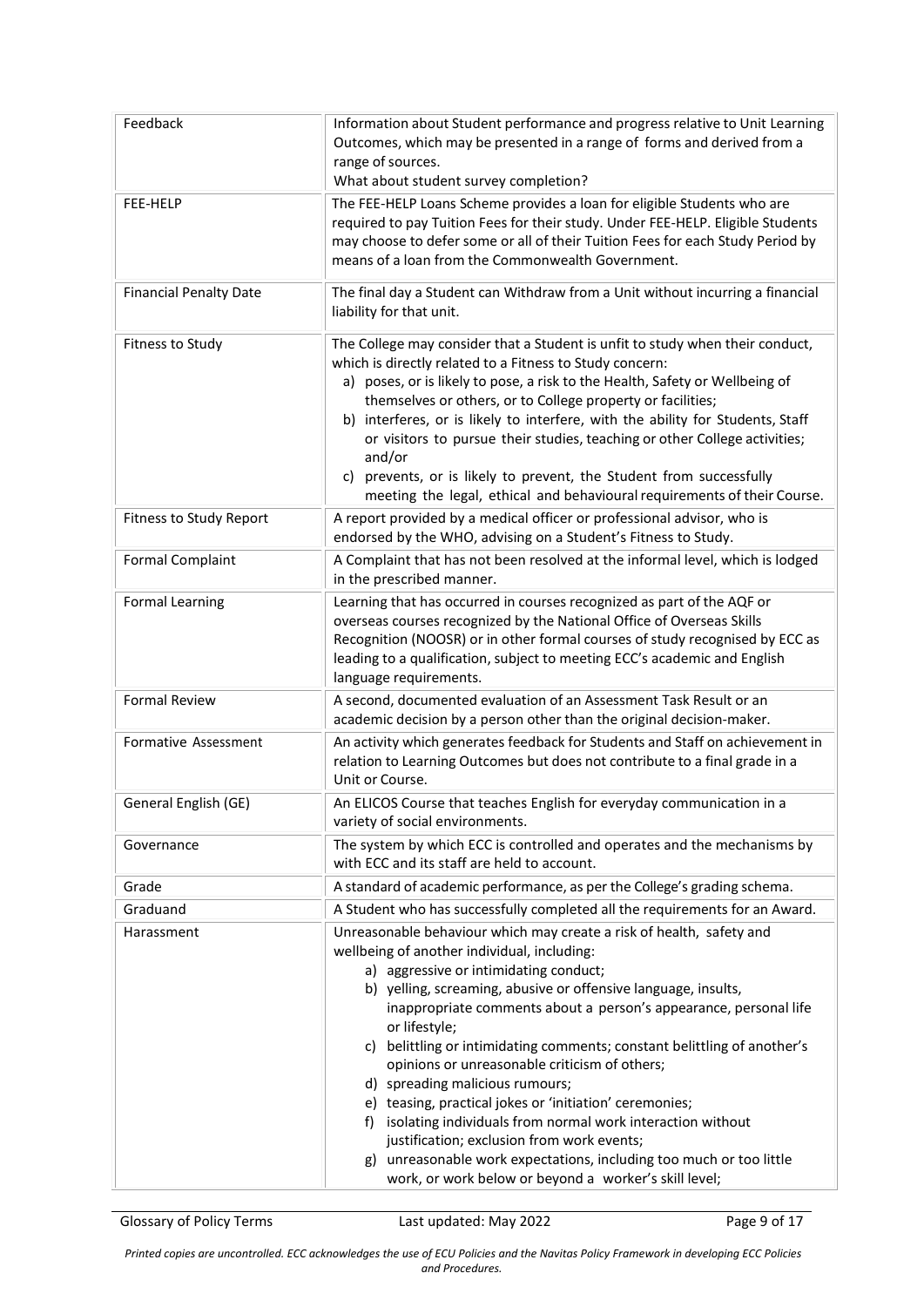|                               | h) impossible demands within the framework of existing work unit<br>standards; and<br>pressure to behave in a certain manner.<br>i)<br>This definition is also used by ECC for 'Bullying'.                                                                                                                                                                                                                                                                                                                |
|-------------------------------|-----------------------------------------------------------------------------------------------------------------------------------------------------------------------------------------------------------------------------------------------------------------------------------------------------------------------------------------------------------------------------------------------------------------------------------------------------------------------------------------------------------|
| Hazard                        | In relation to a person, anything that may result in injury to the person; or<br>harm to the health of a person.                                                                                                                                                                                                                                                                                                                                                                                          |
| <b>Hazard Risk Assessment</b> | A formal tool used to identify hazards; assess, control and review risks for an<br>activity/project.                                                                                                                                                                                                                                                                                                                                                                                                      |
| Hazard Risk Register          | A formal register or log of hazard risk assessments applicable to a School,<br>Support Service.                                                                                                                                                                                                                                                                                                                                                                                                           |
| Hierarchy of Control (HoC)    | A method of controlling risks, ranked from the highest level of protection and<br>reliability to the lowest.                                                                                                                                                                                                                                                                                                                                                                                              |
| Incident                      | An event resulting in:<br>personal injury;<br>a)<br>damage to equipment & property;<br>b)<br>personal injury and damage to equipment and property;<br>C)<br>death; or<br>d)<br>e)<br>a combination of death and damage to equipment and property.                                                                                                                                                                                                                                                         |
| Informal Complaint            | A Complaint made to a member of staff through the Course of the day-to-day<br>operations of the College, received through feedback channels, face-to-face<br>communication or by email or telephone (commonly resolved at the first<br>point of contact).                                                                                                                                                                                                                                                 |
| Informal Learning             | Learning that has occurred outside courses of study, e.g. work-related<br>experience or life experience.                                                                                                                                                                                                                                                                                                                                                                                                  |
| <b>Informal Review</b>        | The first stage of academic grievance resolution at ECC wherein a student<br>seeks to resolve a concern through communication with the original decision-<br>maker.                                                                                                                                                                                                                                                                                                                                       |
| <b>Inherent Requirements</b>  | Essential abilities, knowledge, skills and behaviours required to achieve<br>Course Learning Outcomes.                                                                                                                                                                                                                                                                                                                                                                                                    |
| <b>Inherent Risk</b>          | The probability of loss arising from normal circumstances in the absence of<br>any actions to control the situation.                                                                                                                                                                                                                                                                                                                                                                                      |
| International Student         | A Student who is not an Australian citizen, a permanent resident of Australia or a<br>New Zealand citizen.                                                                                                                                                                                                                                                                                                                                                                                                |
| <b>Intervention Strategy</b>  | Any method that identifies Students who are at risk of failure and attempts to<br>mitigate that risk through counselling, academic assistance and/or amended<br>Study Plan.                                                                                                                                                                                                                                                                                                                               |
| Invigilator                   | Any person employed by or acting on behalf of the College to attend<br>Examinations or supervise Students who are undertaking Examinations<br>conducted by or on behalf of the College.                                                                                                                                                                                                                                                                                                                   |
| Learning and Assessment Plan  | A written plan, designed to assist a Student to achieve their Unit and Course<br>Learning Outcomes, which outlines the type and level of support, variation to<br>assessment, or other adjustments, that the College will provide to a Student<br>in relation to a verifiable physical or psychological disability, injury or<br>condition (which may be permanent, temporary or episodic in nature) to<br>themselves or to an immediate family member (or equivalent) or person in<br>their direct care. |
| Learning Outcome              | An outline of what Students will be expected to know and be able to do upon<br>successful completion of a Unit or Course.                                                                                                                                                                                                                                                                                                                                                                                 |
| Letter of Offer               | An official written communication to a Student that provides the key terms of<br>the educational agreement at ECC.                                                                                                                                                                                                                                                                                                                                                                                        |
| Letter of Release             | An official written communication by ECC to an international Student,<br>approving their request to Transfer Provider.                                                                                                                                                                                                                                                                                                                                                                                    |

Glossary of Policy Terms Last updated: May 2022 Page 10 of 17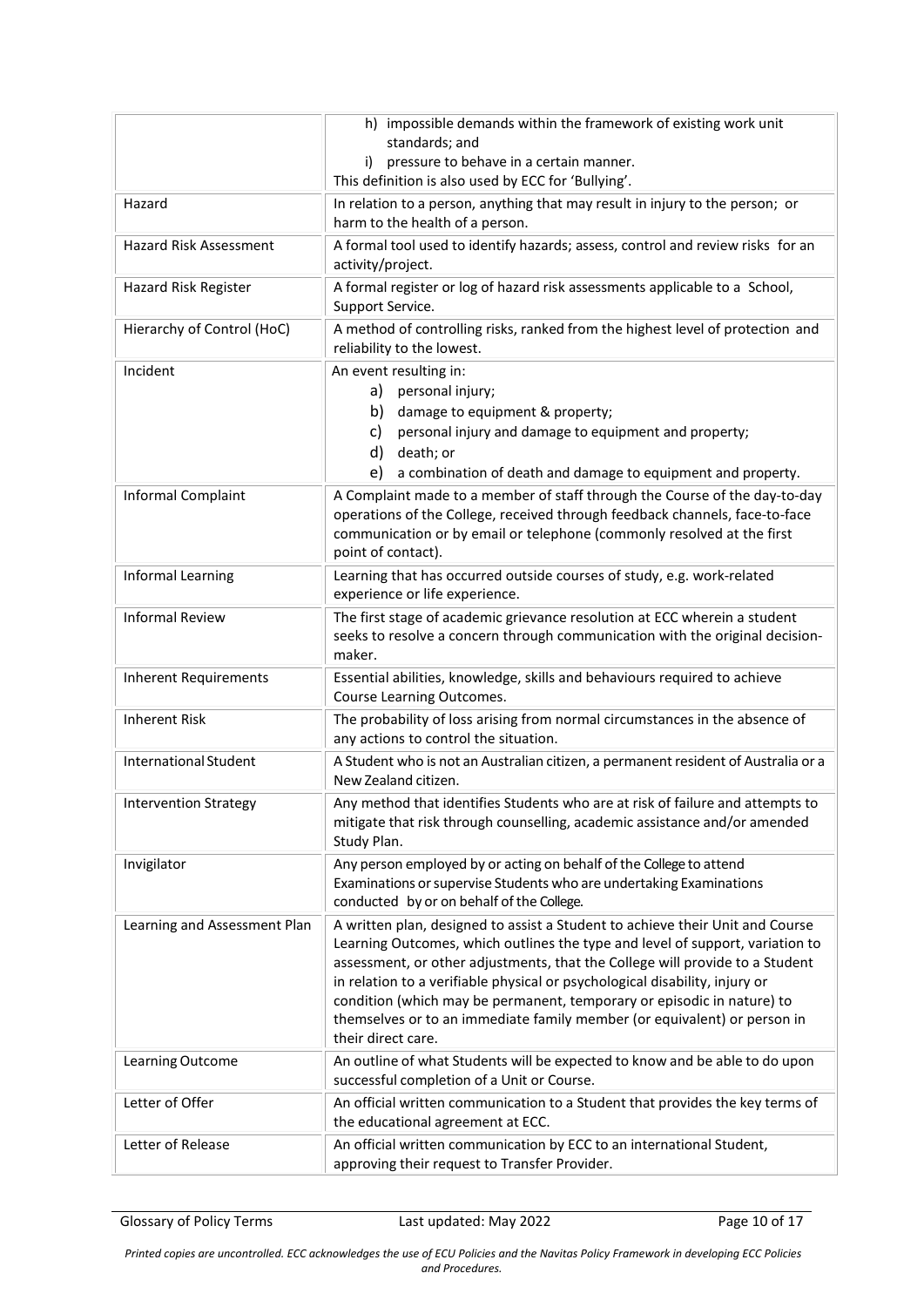| Major Incident                   | An event that poses a significant risk to the continuity of core College-wide<br>operations.                                                                                                                                                                                                                                                                                                                                                                                                                                                                                                                                                                                                                                                                                                                                                                                                                                                                                                                                                                                                                                                                                                                                                                                                                                                                                                                                                                                                                                                                                                                                                                                                                                                                                                                                                                                                                                                                                                                                                                                                                                                                                                                                                                                                                                                                                                                                                                                                                                                                                                                                     |
|----------------------------------|----------------------------------------------------------------------------------------------------------------------------------------------------------------------------------------------------------------------------------------------------------------------------------------------------------------------------------------------------------------------------------------------------------------------------------------------------------------------------------------------------------------------------------------------------------------------------------------------------------------------------------------------------------------------------------------------------------------------------------------------------------------------------------------------------------------------------------------------------------------------------------------------------------------------------------------------------------------------------------------------------------------------------------------------------------------------------------------------------------------------------------------------------------------------------------------------------------------------------------------------------------------------------------------------------------------------------------------------------------------------------------------------------------------------------------------------------------------------------------------------------------------------------------------------------------------------------------------------------------------------------------------------------------------------------------------------------------------------------------------------------------------------------------------------------------------------------------------------------------------------------------------------------------------------------------------------------------------------------------------------------------------------------------------------------------------------------------------------------------------------------------------------------------------------------------------------------------------------------------------------------------------------------------------------------------------------------------------------------------------------------------------------------------------------------------------------------------------------------------------------------------------------------------------------------------------------------------------------------------------------------------|
| Major Review                     | A comprehensive scrutiny of a Unit or Course.                                                                                                                                                                                                                                                                                                                                                                                                                                                                                                                                                                                                                                                                                                                                                                                                                                                                                                                                                                                                                                                                                                                                                                                                                                                                                                                                                                                                                                                                                                                                                                                                                                                                                                                                                                                                                                                                                                                                                                                                                                                                                                                                                                                                                                                                                                                                                                                                                                                                                                                                                                                    |
| <b>Mandatory Assessment Task</b> | An Assessment Task that must be passed in order to pass a Coursework Unit.                                                                                                                                                                                                                                                                                                                                                                                                                                                                                                                                                                                                                                                                                                                                                                                                                                                                                                                                                                                                                                                                                                                                                                                                                                                                                                                                                                                                                                                                                                                                                                                                                                                                                                                                                                                                                                                                                                                                                                                                                                                                                                                                                                                                                                                                                                                                                                                                                                                                                                                                                       |
| Mark                             | The numeric representation of a student's level of achievement for an<br>assessment task or unit.                                                                                                                                                                                                                                                                                                                                                                                                                                                                                                                                                                                                                                                                                                                                                                                                                                                                                                                                                                                                                                                                                                                                                                                                                                                                                                                                                                                                                                                                                                                                                                                                                                                                                                                                                                                                                                                                                                                                                                                                                                                                                                                                                                                                                                                                                                                                                                                                                                                                                                                                |
| Maximum Credit Table             | A College table outlining the maximum Credit a Student may be awarded for<br>prior learning, having regard to the Course for which they are seeking to<br>obtain Credit.                                                                                                                                                                                                                                                                                                                                                                                                                                                                                                                                                                                                                                                                                                                                                                                                                                                                                                                                                                                                                                                                                                                                                                                                                                                                                                                                                                                                                                                                                                                                                                                                                                                                                                                                                                                                                                                                                                                                                                                                                                                                                                                                                                                                                                                                                                                                                                                                                                                         |
| <b>Medical Certificate</b>       | A document produced by a registered practicing doctor (as defined under the<br>Health Practitioner Regulation National Law (WA) Act 2010), registered<br>medical specialist or by a hospital.                                                                                                                                                                                                                                                                                                                                                                                                                                                                                                                                                                                                                                                                                                                                                                                                                                                                                                                                                                                                                                                                                                                                                                                                                                                                                                                                                                                                                                                                                                                                                                                                                                                                                                                                                                                                                                                                                                                                                                                                                                                                                                                                                                                                                                                                                                                                                                                                                                    |
| Minor (Underage Student)         | A student who is under 18 years of age.                                                                                                                                                                                                                                                                                                                                                                                                                                                                                                                                                                                                                                                                                                                                                                                                                                                                                                                                                                                                                                                                                                                                                                                                                                                                                                                                                                                                                                                                                                                                                                                                                                                                                                                                                                                                                                                                                                                                                                                                                                                                                                                                                                                                                                                                                                                                                                                                                                                                                                                                                                                          |
| <b>Minor Review</b>              | An investigation of a section of a course or a unit as part of an ongoing<br>continuous improvement process.                                                                                                                                                                                                                                                                                                                                                                                                                                                                                                                                                                                                                                                                                                                                                                                                                                                                                                                                                                                                                                                                                                                                                                                                                                                                                                                                                                                                                                                                                                                                                                                                                                                                                                                                                                                                                                                                                                                                                                                                                                                                                                                                                                                                                                                                                                                                                                                                                                                                                                                     |
| Misconduct (Student)             | Conduct by a Student (other than Academic Breach or Academic Misconduct)<br>on College Premises or in connection with a College-related activity that:<br>a) breaches any written law of the state, territory or country in which the<br>relevant College Premises or activity is located or is connected with, to the<br>extent the breach will or may affect the College;<br>b) breaches, or is deemed or stated to be Misconduct under College Policies<br>and procedures;<br>c) causes or is likely to cause a disruption or an adverse effect to any<br>College teaching, study, research, placement, Examination, Assessment<br>Task, proceeding, ceremony or activity;<br>d) brings the College into disrepute; interferes with the reasonable freedom of<br>College Staff, Student and visitors to pursue their studies, research duties<br>and other lawful activities;<br>e) contravenes any lawful direction given by a College Staff member or<br>representative, including a direction to leave or refrain from entering a<br>College Premises or activity;<br>interferes with the freedom of movement or expression of any College<br>t).<br>Staff, Student, placement host, or visitor invited by the College;<br>obstructs or defers, or attempts to obstruct or defer, any College Staff<br>member or representative from performing their duties (including bribery);<br>h) unreasonably discloses confidential information or Intellectual Property<br>in the College's possession or control;<br>damages, or is likely to damage, or is considered wrongful dealing with,<br>i)<br>any property or facility in the College's possession or control, or in the<br>possession or control of a person at a College Premises;<br>constitutes a misuse of information technology facilities and software<br>j)<br>belonging, leased or licensed to the College;<br>constitutes a threat, assault, attempt to assault, harassment,<br>k)<br>vilification, victimisation or unlawful discrimination towards any College<br>Staff member, Student or visitor, or any other person at a College Premises<br>or connected with an activity;<br>is misleading or dishonest and is in connection with a Student's<br>I)<br>Enrolment or studies (including impersonation and forgery);<br>m) includes the use of offensive or discriminatory language against any<br>College Staff member, Student or visitor, or any other person at a College<br>Premises or connected with an Activity; or<br>n) constitutes a failure to abide by any outcome, decision or penalty imposed<br>under any College Policy or Procedure. |
| Moderation                       | Quality assurance and control processes and activities that aim to assure<br>consistency or comparability, appropriateness, and fairness of assessment                                                                                                                                                                                                                                                                                                                                                                                                                                                                                                                                                                                                                                                                                                                                                                                                                                                                                                                                                                                                                                                                                                                                                                                                                                                                                                                                                                                                                                                                                                                                                                                                                                                                                                                                                                                                                                                                                                                                                                                                                                                                                                                                                                                                                                                                                                                                                                                                                                                                           |

Glossary of Policy Terms Last updated: May 2022 Page 11 of 17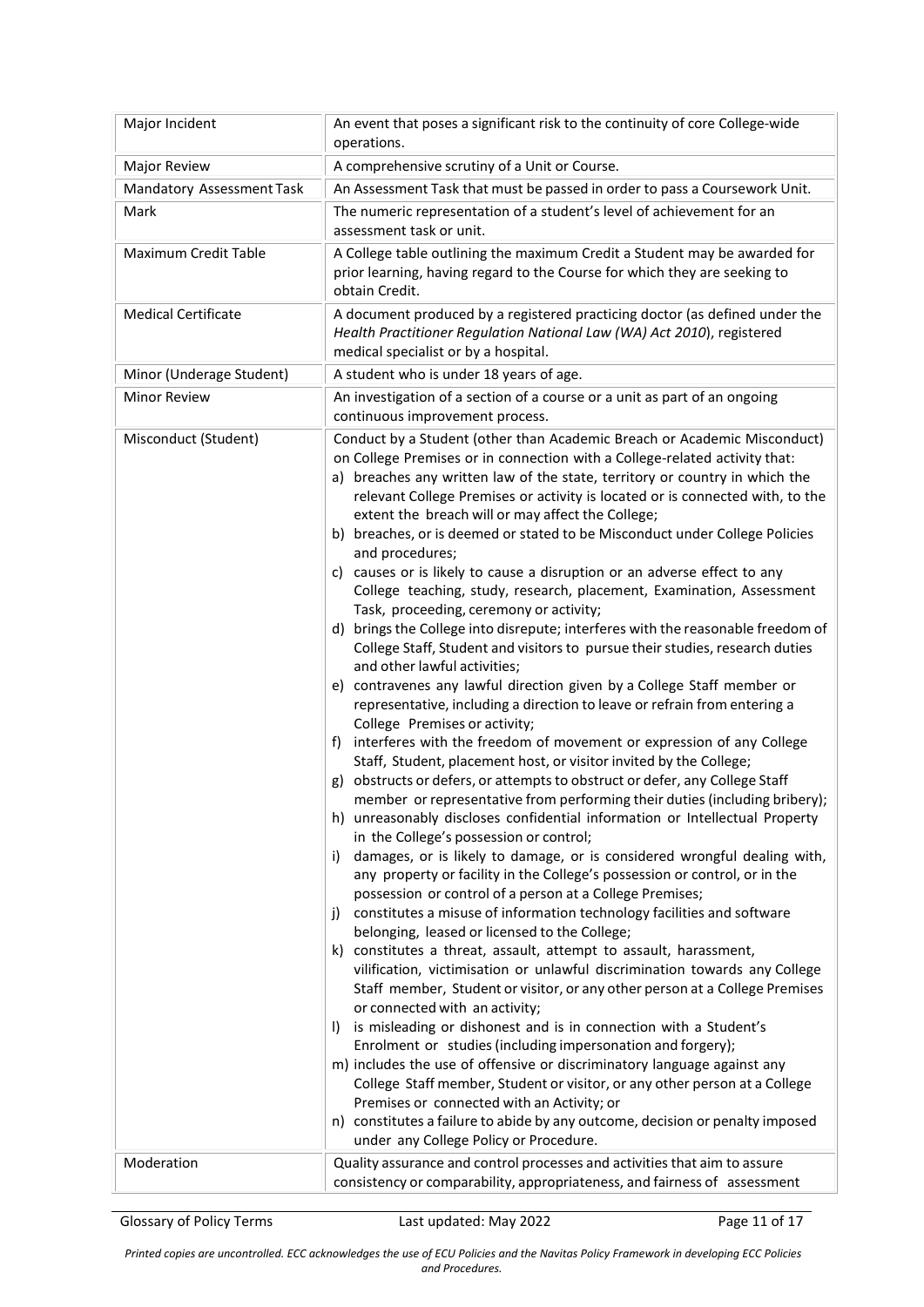|                                                      | judgments, and the validity and reliability of Assessment Tasks, criteria and<br>standards.                                                                                                                                                                                                                                                                                                                                                                                                                                                                                                                                                                                                                                                                                                                                                                                                                                                                                                                                                                                                                                                                                                                                                                                                                                                                                                                                                                                                                                                                                                                    |
|------------------------------------------------------|----------------------------------------------------------------------------------------------------------------------------------------------------------------------------------------------------------------------------------------------------------------------------------------------------------------------------------------------------------------------------------------------------------------------------------------------------------------------------------------------------------------------------------------------------------------------------------------------------------------------------------------------------------------------------------------------------------------------------------------------------------------------------------------------------------------------------------------------------------------------------------------------------------------------------------------------------------------------------------------------------------------------------------------------------------------------------------------------------------------------------------------------------------------------------------------------------------------------------------------------------------------------------------------------------------------------------------------------------------------------------------------------------------------------------------------------------------------------------------------------------------------------------------------------------------------------------------------------------------------|
| Modified Assessment Task                             | A modified form of Assessment Task or alternative Assessment Type created to<br>provide an equal opportunity to a Student who has a Learning and Assessment<br>Plan or who has Exceptional Circumstances.                                                                                                                                                                                                                                                                                                                                                                                                                                                                                                                                                                                                                                                                                                                                                                                                                                                                                                                                                                                                                                                                                                                                                                                                                                                                                                                                                                                                      |
| Module A                                             | The first five (5) weeks of an Academic English Program.                                                                                                                                                                                                                                                                                                                                                                                                                                                                                                                                                                                                                                                                                                                                                                                                                                                                                                                                                                                                                                                                                                                                                                                                                                                                                                                                                                                                                                                                                                                                                       |
| Module B                                             | The second five (5) weeks of an Academic English Program.                                                                                                                                                                                                                                                                                                                                                                                                                                                                                                                                                                                                                                                                                                                                                                                                                                                                                                                                                                                                                                                                                                                                                                                                                                                                                                                                                                                                                                                                                                                                                      |
| <b>NARIC</b>                                         | The National Academic Recognition Information Centre for European<br>Courses that provides a means of comparing academic qualifications<br>across European countries.                                                                                                                                                                                                                                                                                                                                                                                                                                                                                                                                                                                                                                                                                                                                                                                                                                                                                                                                                                                                                                                                                                                                                                                                                                                                                                                                                                                                                                          |
| Nominee                                              | A person that is authorized to act in another's stead.                                                                                                                                                                                                                                                                                                                                                                                                                                                                                                                                                                                                                                                                                                                                                                                                                                                                                                                                                                                                                                                                                                                                                                                                                                                                                                                                                                                                                                                                                                                                                         |
| Non-Formal Learning                                  | Learning that has occurred in a structured program of study, but which does<br>not lead to a qualification recognised under the Australian Qualifications<br>Framework or by the QRP Unit or NARIC (for overseas courses).                                                                                                                                                                                                                                                                                                                                                                                                                                                                                                                                                                                                                                                                                                                                                                                                                                                                                                                                                                                                                                                                                                                                                                                                                                                                                                                                                                                     |
| <b>NOOSR</b>                                         | National office of Overseas Skills Recognition provides information on how<br>overseas qualifications compare with Australian qualifications.                                                                                                                                                                                                                                                                                                                                                                                                                                                                                                                                                                                                                                                                                                                                                                                                                                                                                                                                                                                                                                                                                                                                                                                                                                                                                                                                                                                                                                                                  |
| Outcome                                              | A finding or decision in an investigation.                                                                                                                                                                                                                                                                                                                                                                                                                                                                                                                                                                                                                                                                                                                                                                                                                                                                                                                                                                                                                                                                                                                                                                                                                                                                                                                                                                                                                                                                                                                                                                     |
| Packaged                                             | When an ECC course is recognised for advanced standing in an ECU degree.                                                                                                                                                                                                                                                                                                                                                                                                                                                                                                                                                                                                                                                                                                                                                                                                                                                                                                                                                                                                                                                                                                                                                                                                                                                                                                                                                                                                                                                                                                                                       |
| Partner Provider                                     | An institution that provides an accredited Course which is registered as being<br>offered by ECC.                                                                                                                                                                                                                                                                                                                                                                                                                                                                                                                                                                                                                                                                                                                                                                                                                                                                                                                                                                                                                                                                                                                                                                                                                                                                                                                                                                                                                                                                                                              |
| Pathway                                              | The term for all accredited Courses which are designed to qualify students for<br>entry into the University sector.                                                                                                                                                                                                                                                                                                                                                                                                                                                                                                                                                                                                                                                                                                                                                                                                                                                                                                                                                                                                                                                                                                                                                                                                                                                                                                                                                                                                                                                                                            |
| Personal, Sensitive and<br><b>Health Information</b> | Categories of data about an individual which must be protected under the<br>Australian Privacy Principles and Privacy Act 1988.                                                                                                                                                                                                                                                                                                                                                                                                                                                                                                                                                                                                                                                                                                                                                                                                                                                                                                                                                                                                                                                                                                                                                                                                                                                                                                                                                                                                                                                                                |
| Plagiarism                                           | To present, intentionally or unintentionally, the ideas or work of another<br>$\bullet$<br>person as one's own ideas or work without appropriate referencing or<br>acknowledgment. This may include a person using or copying, whether<br>identically, substantially or in essence:<br>sentences or whole passages of written text, without appropriate<br>$\circ$<br>paraphrasing and referencing of sources;<br>another person's or persons' assignment(s);<br>$\circ$<br>research data or results, formulae, proofs, designs, research<br>$\circ$<br>theories or concepts, computer code or software, without<br>appropriate referencing or acknowledgement; or<br>figures, drawings, cartoons, paintings, still photographs, audio or<br>$\circ$<br>visual files, multimedia objects, art objects or practical artefacts,<br>without appropriate referencing or acknowledgement; or<br>To copy, whether identically, substantially or in essence, one's own work<br>$\bullet$<br>(multiple publication or self-plagiarism) that has been:<br>published, without proper referencing in the Assessment Task being<br>$\circ$<br>submitted; or<br>submitted for an Assessment Task at another time (at the College<br>$\circ$<br>or another institution), without permission from the Unit<br>Coordinator for which the Assessment Task is to be submitted. This<br>does not include a Student replicating their own work during a<br>repeated Unit with permission from their Unit Coordinator, or<br>resubmitting work within a Unit where the Student has been<br>permitted to resubmit an Assessment Task |
| Policy                                               | A high-level strategic directive that establishes a principle-based approach to<br>a subject, is generally stable over time and has been developed for an area of<br>ECC's operation where direction or purpose needs to be set in order to<br>conduct College business.                                                                                                                                                                                                                                                                                                                                                                                                                                                                                                                                                                                                                                                                                                                                                                                                                                                                                                                                                                                                                                                                                                                                                                                                                                                                                                                                       |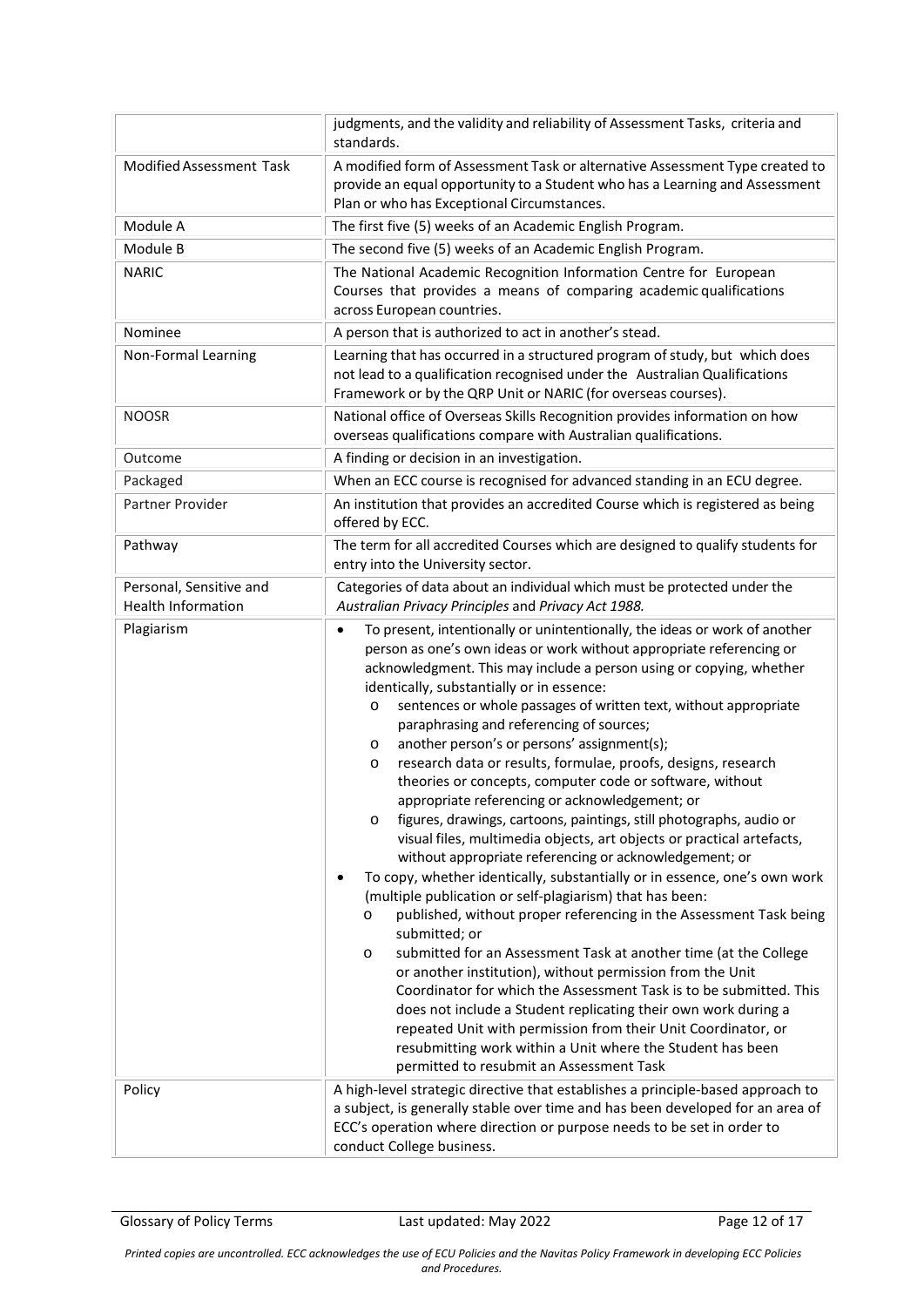| Portfolio of Evidence                  | A collection of documents that demonstrates Informal Learning and abilities<br>which may include evidence of work experience, training documents, resume<br>and/or a personal statement.                                                                                                                                                                                                                                                                                                                                                                                                                                                                                                                                                                                                                                                                                                                                                                                         |
|----------------------------------------|----------------------------------------------------------------------------------------------------------------------------------------------------------------------------------------------------------------------------------------------------------------------------------------------------------------------------------------------------------------------------------------------------------------------------------------------------------------------------------------------------------------------------------------------------------------------------------------------------------------------------------------------------------------------------------------------------------------------------------------------------------------------------------------------------------------------------------------------------------------------------------------------------------------------------------------------------------------------------------|
| Pre-Requisite                          | A minimum requirement a Student must satisfy in order to be considered for<br>entry to a particular Unit.                                                                                                                                                                                                                                                                                                                                                                                                                                                                                                                                                                                                                                                                                                                                                                                                                                                                        |
| <b>Prescribed Process</b>              | The method or process, including any online method or process, by which an<br>action is permitted to be taken.                                                                                                                                                                                                                                                                                                                                                                                                                                                                                                                                                                                                                                                                                                                                                                                                                                                                   |
| <b>Principal Course</b>                | In the context of packaged offers, the Principal Course refers to the main<br>Course of study. The Principal Course is normally the final qualification in a<br>package of Courses.                                                                                                                                                                                                                                                                                                                                                                                                                                                                                                                                                                                                                                                                                                                                                                                              |
| Principal Provider                     | The institution that offers the main Course of study to be undertaken by an<br>International Student with a visa issued for multiple Courses.                                                                                                                                                                                                                                                                                                                                                                                                                                                                                                                                                                                                                                                                                                                                                                                                                                    |
| <b>Prior Learning</b>                  | An evaluation and assessment of an individual's learning for credit towards a<br>course.                                                                                                                                                                                                                                                                                                                                                                                                                                                                                                                                                                                                                                                                                                                                                                                                                                                                                         |
| <b>PRISMS</b>                          | Provider Registration and International Student Management System (PRISMS)<br>is the database system used to process information given to the Secretary of<br>the Australian Department of Education and Training and Immigration (the<br>Department of Home Affairs) by registered education providers                                                                                                                                                                                                                                                                                                                                                                                                                                                                                                                                                                                                                                                                          |
| Procedures                             | A document containing instructions and processes used to implement a<br>related Policy.                                                                                                                                                                                                                                                                                                                                                                                                                                                                                                                                                                                                                                                                                                                                                                                                                                                                                          |
| <b>Progression Status</b>              | A status applied to a Student's Course attempt based on the Board of<br>Examiner's determination of progress to date.                                                                                                                                                                                                                                                                                                                                                                                                                                                                                                                                                                                                                                                                                                                                                                                                                                                            |
| Portfolio Entry                        | The process of assessing disadvantaged applicants on the basis of their<br>personal statement, resume, formal/informal training, referee statements and<br>an interview.                                                                                                                                                                                                                                                                                                                                                                                                                                                                                                                                                                                                                                                                                                                                                                                                         |
| Qualification                          | A Course accredited by TEQSA and recognized under the AQF.                                                                                                                                                                                                                                                                                                                                                                                                                                                                                                                                                                                                                                                                                                                                                                                                                                                                                                                       |
| <b>Real Attendance</b>                 | Attendance figure which records when a Student was in class.                                                                                                                                                                                                                                                                                                                                                                                                                                                                                                                                                                                                                                                                                                                                                                                                                                                                                                                     |
| <b>Reasonably Practicable</b>          | 'Reasonably practicable', in relation to a duty to ensure health and safety,<br>means that which is, or was at a particular time, reasonably able to be done<br>in relation to ensuring health and safety, taking into account and weighing up<br>all relevant matters including:<br>the likelihood of the hazard or the risk concerned<br>a)<br>occurring; and<br>b) the degree of harm that might result from the hazard or the<br>risk;<br>what the person concerned knows, or ought to reasonably know,<br>c)<br>about:<br>i. the hazard or the risk; and<br>ii. ways of eliminating or minimising the risk;<br>the availability and suitability of ways to eliminate or<br>d)<br>minimise the risk; and<br>after assessing the extent of the risk and the available ways of eliminating or<br>minimising the risk, the cost associated with available ways of eliminating or<br>minimising the risk, including whether the cost is grossly disproportionate to<br>the risk. |
| Recognition of Prior Learning<br>(RPL) | A process through which eligibility for the award of Credit is determined,<br>through an assessment of Formal, Informal or Non-Formal learning.                                                                                                                                                                                                                                                                                                                                                                                                                                                                                                                                                                                                                                                                                                                                                                                                                                  |
| <b>Record of Results</b>               | An unofficial list of Student academic results that Enrolled Students can<br>access through the Student Management System.                                                                                                                                                                                                                                                                                                                                                                                                                                                                                                                                                                                                                                                                                                                                                                                                                                                       |
| Recovery Director                      | The person leading the Critical Incident Management Team / the College<br>Director and Principal of ECC.                                                                                                                                                                                                                                                                                                                                                                                                                                                                                                                                                                                                                                                                                                                                                                                                                                                                         |
| Refund                                 | To return to a Student all or part of the money paid to ECC.                                                                                                                                                                                                                                                                                                                                                                                                                                                                                                                                                                                                                                                                                                                                                                                                                                                                                                                     |

Glossary of Policy Terms **Last updated: May 2022** Page 13 of 17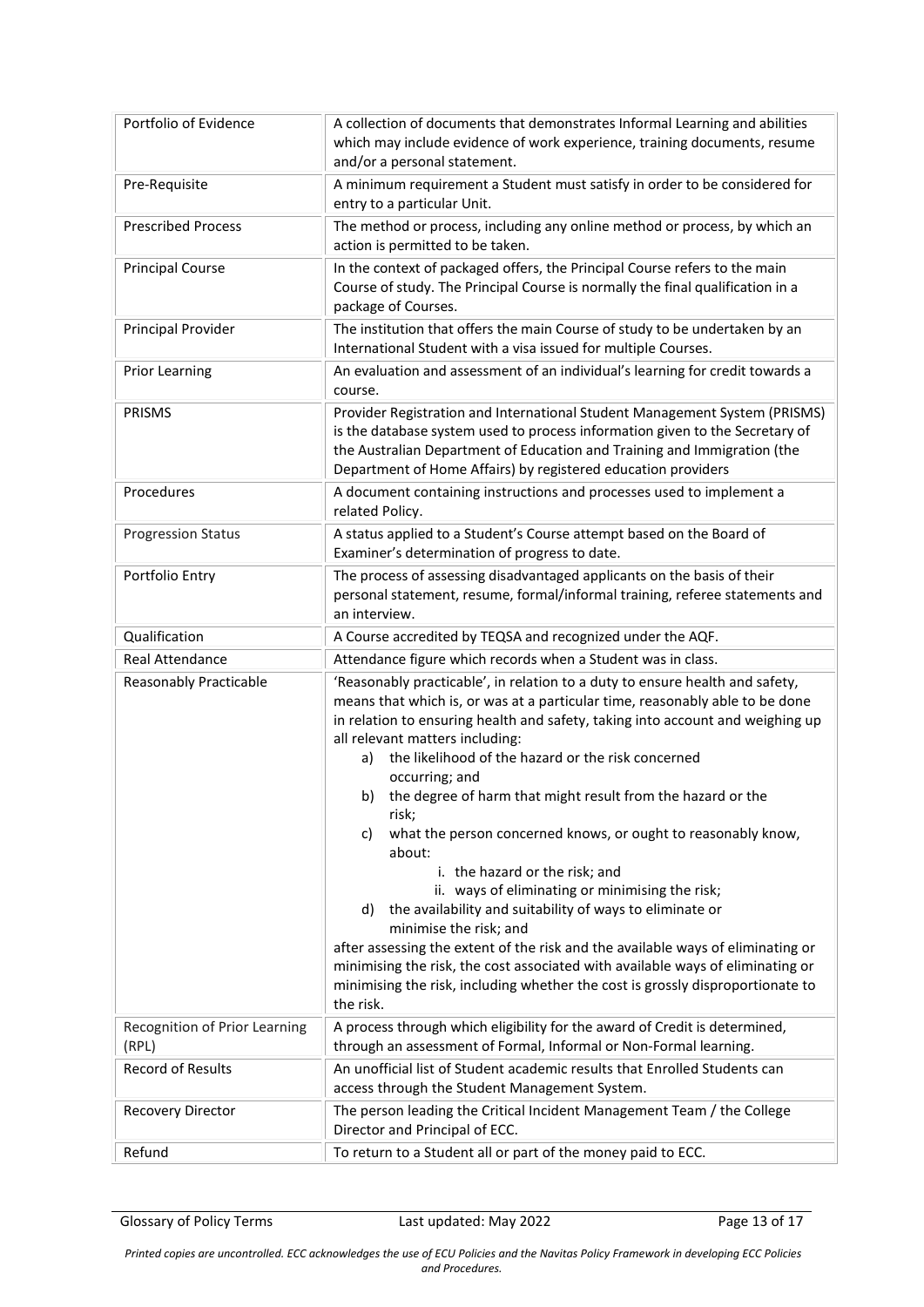| Register of Gifts                                      | A list that records the donor, recipient and circumstances regarding the<br>receipt of the gift.                                                                                                                                                                                                                                                                                                                                                                                                                                                                                                                                                                                                                                                                                                                                                                   |
|--------------------------------------------------------|--------------------------------------------------------------------------------------------------------------------------------------------------------------------------------------------------------------------------------------------------------------------------------------------------------------------------------------------------------------------------------------------------------------------------------------------------------------------------------------------------------------------------------------------------------------------------------------------------------------------------------------------------------------------------------------------------------------------------------------------------------------------------------------------------------------------------------------------------------------------|
| <b>Registered Duration</b>                             | The duration of the Course as registered on the Australian Commonwealth<br>Register of Institutions and Courses for Overseas Students (CRICOS)                                                                                                                                                                                                                                                                                                                                                                                                                                                                                                                                                                                                                                                                                                                     |
| Registered Provider                                    | ECC is registered as an Institute of Higher Education for the purpose of<br>delivering Higher Education Courses.                                                                                                                                                                                                                                                                                                                                                                                                                                                                                                                                                                                                                                                                                                                                                   |
| Reliable                                               | Yielding consistent results across assessors and over time.                                                                                                                                                                                                                                                                                                                                                                                                                                                                                                                                                                                                                                                                                                                                                                                                        |
| Report                                                 | In the context of Sexual Assault or Sexual Harassment, when a person<br>expresses the desire to formally report an incident of Sexual Assault or<br>Sexual Harassment for the purposes of initiating an investigation.                                                                                                                                                                                                                                                                                                                                                                                                                                                                                                                                                                                                                                             |
| <b>Residual Risk</b>                                   | Level of exposure remaining after actions has been takent o reduce a risk.                                                                                                                                                                                                                                                                                                                                                                                                                                                                                                                                                                                                                                                                                                                                                                                         |
| Result                                                 | Refers to Grades and Marks for Assessments or for Units.                                                                                                                                                                                                                                                                                                                                                                                                                                                                                                                                                                                                                                                                                                                                                                                                           |
| <b>Risk</b>                                            | The effect of uncertainty on objectives, measured in terms of likelihood and<br>consequence. The potential events which may have an impact (positive or<br>negative) on the ability of the College to achieve its strategic, operational,<br>project or activity-based objectives.                                                                                                                                                                                                                                                                                                                                                                                                                                                                                                                                                                                 |
| <b>Risk Management</b>                                 | A set of co-ordinated activities aimed at ensuring hazards and risks are<br>eliminated or minimised as far as reasonably practicable.                                                                                                                                                                                                                                                                                                                                                                                                                                                                                                                                                                                                                                                                                                                              |
| Riskware                                               | ECU's online risk management software solution used for recording<br>enterprise and health and safety risk assessments and registers.                                                                                                                                                                                                                                                                                                                                                                                                                                                                                                                                                                                                                                                                                                                              |
| Occupational Safety and<br>Health (OSH) Representative | An employee representative elected under Part IV of the Occupational Safety<br>and Health Act 1984.                                                                                                                                                                                                                                                                                                                                                                                                                                                                                                                                                                                                                                                                                                                                                                |
| Scholarship                                            | Those activities concerned with gaining new or improved understanding,<br>appreciation and insights into a field of knowledge, and engaging with and<br>keeping up to date with advances in the field.                                                                                                                                                                                                                                                                                                                                                                                                                                                                                                                                                                                                                                                             |
| Sexual Assault                                         | Sexual Assault is a legal term that:<br>a) describes a broad range of sexual crimes committed against a person<br>(inclusive of: sexual abuse; rape; indecent behaviour; indecent assault;<br>sexual molestation; incest; child sexual abuse; child sexual assault;<br>touching; and/or 'feeling up');<br>b) is a crime of violence;<br>can be a frightening experience that may have long-term effects; and<br>C)<br>d) may be directed towards any person.                                                                                                                                                                                                                                                                                                                                                                                                       |
| Sexual Harassment                                      | Sexual Harassment is unwelcome conduct of a sexual nature towards another<br>person which could reasonably be expected to make that other person feel<br>offended, embarrassed, humiliated or intimidated. Sexual Harassment may<br>include the following behaviours:                                                                                                                                                                                                                                                                                                                                                                                                                                                                                                                                                                                              |
|                                                        | a) comments about a person's sex life or physical build and appearance;<br>b) comments of a sexual nature;<br>leering and staring;<br>C)<br>d) unwanted touching such as brushing up against a person, kissing,<br>fondling or hugging;<br>e) 'flashing';<br>sexual gestures or imitating a sexual act;<br>f)<br>g) sexual propositions or repeated unwanted requests for dates;<br>h) making promises or threats in return for sexual favours;<br>sexual and/or suggestive comments or jokes;<br>i)<br>offensive telephone calls, text messages or sexually explicit<br>j)<br>communications on social media platforms;<br>k) displays of offensive photographs, reading matter or objects;<br>sending jokes or graphics of a sexual nature by email, internet or<br>I)<br>mobile phone;<br>m) inappropriate advances on social networking sites and/or accessing |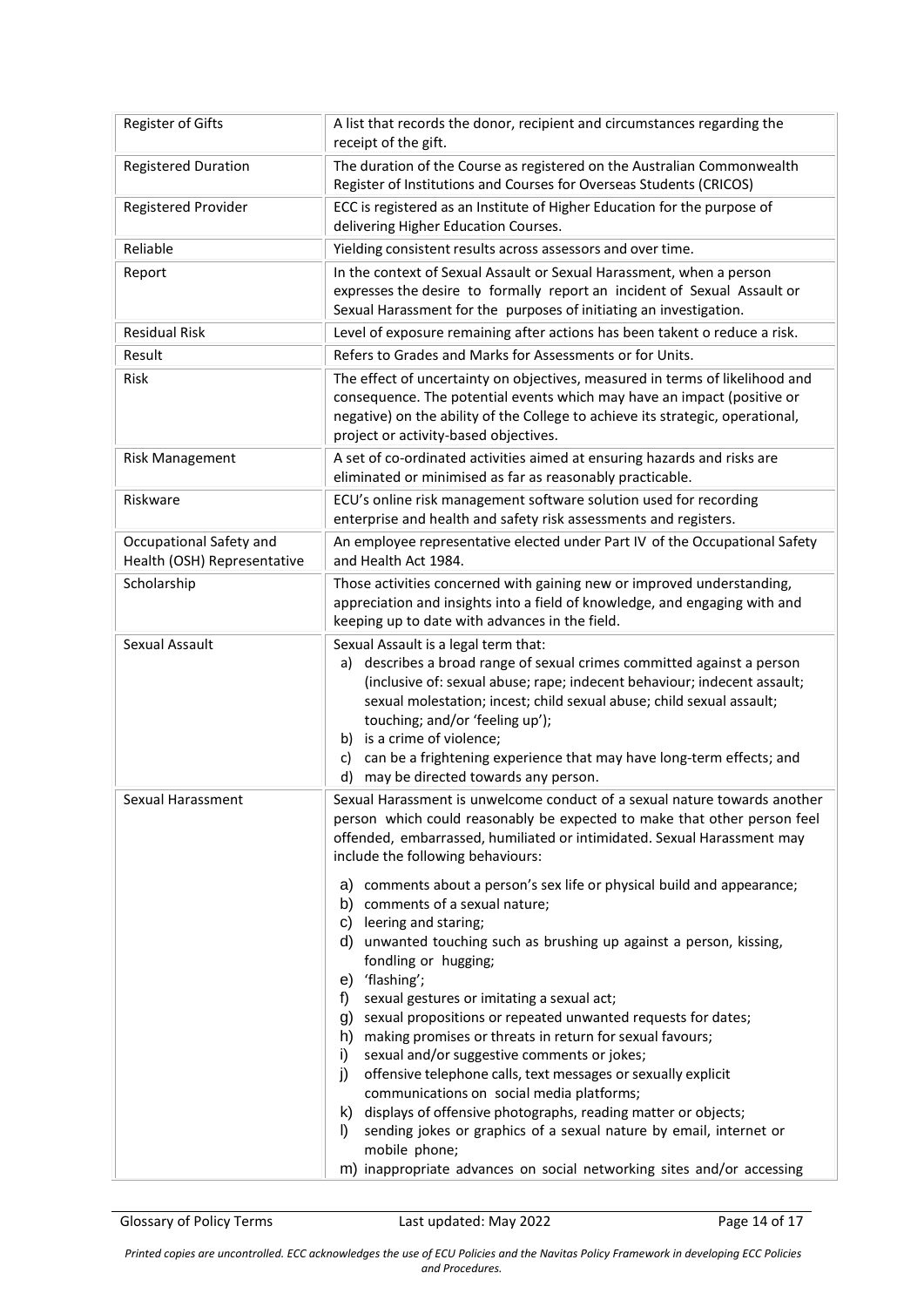|                                        | sexually explicit internet sites;<br>unwelcome questioning about a person's private life;<br>n)<br>sexually explicit/offensive pictures, screen savers or posters;<br>O)<br>unwanted requests for sex;<br>p)<br>insults or taunts of a sexual nature;<br>q)<br>pursue or flirt with another person persistently without the other<br>r)<br>person's willing participation.<br>flirting with someone at an inappropriate time is considered sexual<br>S)<br>harassment, even when these advances would have been welcome in<br>a different setting because actions such as this can harm a person's<br>professional reputation and expose them to further Harassment from<br>others;<br>commenting on a person's dress, sexuality or gender in a derogatory or<br>t)<br>objectifying manner or a manner that makes them uncomfortable; and<br>u) stalking, Sexual Assault, indecent assault or rape.<br>A single incident is enough to be considered Sexual Harassment. Sexual<br>Harassment is defined by the nature and the impact of the behaviour, not<br>the intention behind it; the person engaging in unwelcome behaviour does<br>not have to intend to be Sexually Harassing the other person for the<br>behaviour to be considered Sexual Harassment. |
|----------------------------------------|----------------------------------------------------------------------------------------------------------------------------------------------------------------------------------------------------------------------------------------------------------------------------------------------------------------------------------------------------------------------------------------------------------------------------------------------------------------------------------------------------------------------------------------------------------------------------------------------------------------------------------------------------------------------------------------------------------------------------------------------------------------------------------------------------------------------------------------------------------------------------------------------------------------------------------------------------------------------------------------------------------------------------------------------------------------------------------------------------------------------------------------------------------------------------------------------------------------------------------------------------------------|
| <b>Special Consideration</b>           | An adjustment that may be applied to mark awarded for an Assessment Task<br>where Exceptional Circumstances exist.                                                                                                                                                                                                                                                                                                                                                                                                                                                                                                                                                                                                                                                                                                                                                                                                                                                                                                                                                                                                                                                                                                                                             |
| <b>Specified Credit</b>                | Credit granted for one or more specific Units exempting Students from those<br>Units. It may be granted where the student has met the learning outcomes,<br>attained the knowledge and/or developed the skills related to the specific<br>units.                                                                                                                                                                                                                                                                                                                                                                                                                                                                                                                                                                                                                                                                                                                                                                                                                                                                                                                                                                                                               |
| Sponsorship                            | Where a Student's fees are paid by someone else.                                                                                                                                                                                                                                                                                                                                                                                                                                                                                                                                                                                                                                                                                                                                                                                                                                                                                                                                                                                                                                                                                                                                                                                                               |
| Staff                                  | Any person involved in the preparation and delivery of an ECC Unit or Course,<br>including any member of ECC staff (Pathway or ELICOS) and Partner Provider<br>employees.                                                                                                                                                                                                                                                                                                                                                                                                                                                                                                                                                                                                                                                                                                                                                                                                                                                                                                                                                                                                                                                                                      |
| Stakeholder                            | All parties that have influence over or are influenced by the actions of ECC.                                                                                                                                                                                                                                                                                                                                                                                                                                                                                                                                                                                                                                                                                                                                                                                                                                                                                                                                                                                                                                                                                                                                                                                  |
| <b>Statement of Academic</b><br>Record | An official College transcript that contains the essential academic data<br>pertaining to a particular Student.                                                                                                                                                                                                                                                                                                                                                                                                                                                                                                                                                                                                                                                                                                                                                                                                                                                                                                                                                                                                                                                                                                                                                |
| Student                                | A person enrolled in any Award or non-Award Unit or Course delivered by<br>ECC or an ECC Partner Provider.                                                                                                                                                                                                                                                                                                                                                                                                                                                                                                                                                                                                                                                                                                                                                                                                                                                                                                                                                                                                                                                                                                                                                     |
| <b>Student Appeal</b>                  | A request for a third, and formal reconsideration of a decision made by an<br>ECC Staff Member in response to a Formal Student Complaint or a Formal<br>Academic Review.                                                                                                                                                                                                                                                                                                                                                                                                                                                                                                                                                                                                                                                                                                                                                                                                                                                                                                                                                                                                                                                                                       |
| <b>Student Appeals Committee</b>       | The committee that determines Student Appeals.                                                                                                                                                                                                                                                                                                                                                                                                                                                                                                                                                                                                                                                                                                                                                                                                                                                                                                                                                                                                                                                                                                                                                                                                                 |
| <b>Student Management System</b>       | The College's management system that supports all aspects of Student<br>lifecycle management, including admission, enrolment, fees, assessment,<br>Progression and graduation.                                                                                                                                                                                                                                                                                                                                                                                                                                                                                                                                                                                                                                                                                                                                                                                                                                                                                                                                                                                                                                                                                 |
| Study Load                             | The number of units a student takes in a single study period.                                                                                                                                                                                                                                                                                                                                                                                                                                                                                                                                                                                                                                                                                                                                                                                                                                                                                                                                                                                                                                                                                                                                                                                                  |
| <b>Study Period</b>                    | The time period in which a Unit of Study is completed. This may be trimester,<br>semester or a 10-week ELICOS program.                                                                                                                                                                                                                                                                                                                                                                                                                                                                                                                                                                                                                                                                                                                                                                                                                                                                                                                                                                                                                                                                                                                                         |
| Summative Assessment                   | An Assessment Task that contributes to a Student's final grade in a Unit or<br>Course.                                                                                                                                                                                                                                                                                                                                                                                                                                                                                                                                                                                                                                                                                                                                                                                                                                                                                                                                                                                                                                                                                                                                                                         |
| <b>Supplementary Assessment</b>        | An Assessment Task for a Unit which the College offers to Students in<br>approved circumstances, outlined in the Assessment, Moderation and<br><b>Examination Procedures.</b>                                                                                                                                                                                                                                                                                                                                                                                                                                                                                                                                                                                                                                                                                                                                                                                                                                                                                                                                                                                                                                                                                  |
| <b>Support Person</b>                  | A person other than a legal practitioner, providing peer support to a party to<br>a Complaint. A Support Person shall not be taken to mean persons acting on                                                                                                                                                                                                                                                                                                                                                                                                                                                                                                                                                                                                                                                                                                                                                                                                                                                                                                                                                                                                                                                                                                   |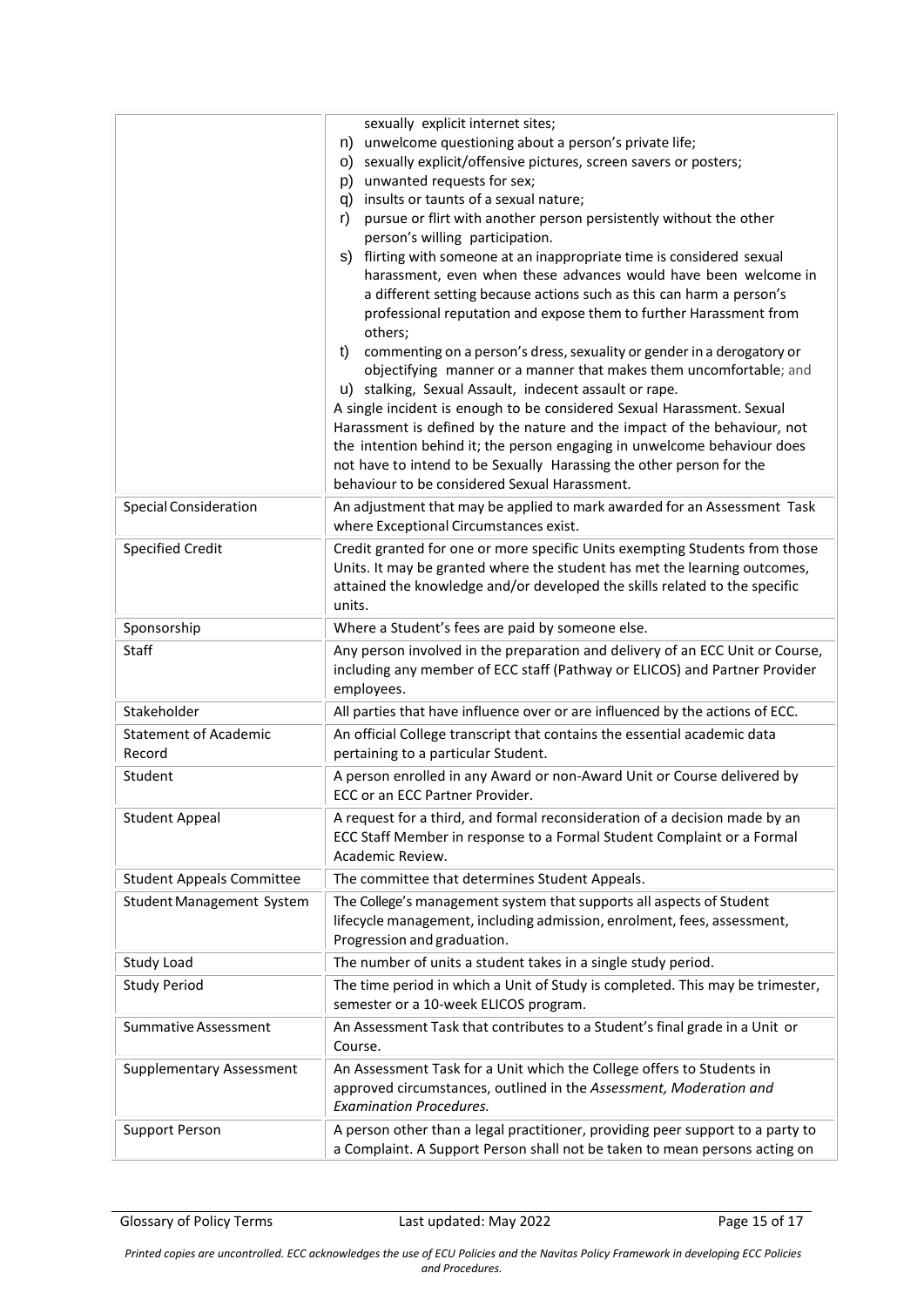|                                          | the behalf of parties to a complaint, as an agent or representative of a party<br>to a complaint.                                                                                                                                                                                                                                                                                                                                                                                                                                                          |
|------------------------------------------|------------------------------------------------------------------------------------------------------------------------------------------------------------------------------------------------------------------------------------------------------------------------------------------------------------------------------------------------------------------------------------------------------------------------------------------------------------------------------------------------------------------------------------------------------------|
| Suspend                                  | The preclusion of Admission or Enrolment of a Student for a specified period.<br>'Suspended' and 'Suspension' have a corresponding meaning.                                                                                                                                                                                                                                                                                                                                                                                                                |
| Terminated                               | When a Student's Enrolment with ECC is finished by the College.                                                                                                                                                                                                                                                                                                                                                                                                                                                                                            |
| Testamur                                 | The official document that is issued when a qualification is awarded. It may<br>also be called an Award, parchment, laureate or certificate.                                                                                                                                                                                                                                                                                                                                                                                                               |
| <b>Testamur Identification</b><br>Number | A number generated automatically by, and recorded in, the Student<br>Management System as each Tesatmur is produced.                                                                                                                                                                                                                                                                                                                                                                                                                                       |
| Time-sensitive Assessment<br>Task        | An Assessment Task that must be completed by a specified date and time, for<br>which an extension of time or deferment will be unavailable. Examples of<br>time-sensitive assessment items might include examinations or tests, and pre-<br>lecture or pre-laboratory responses.                                                                                                                                                                                                                                                                           |
| Transcript                               | The official record of a student's results listing all the Units and Courses<br>completed and attempted.                                                                                                                                                                                                                                                                                                                                                                                                                                                   |
| <b>Transfer Provider</b>                 | When an international student on a student visa changes their primary higher<br>education provider / course after arriving in Australia.                                                                                                                                                                                                                                                                                                                                                                                                                   |
| <b>Tuition Fees</b>                      | Fees directly related to the provision of a Course ECC as the provider is<br>delivering or offering to deliver.                                                                                                                                                                                                                                                                                                                                                                                                                                            |
| <b>Unauthorised Collaboration</b>        | To work with one or more persons in a dishonest way to develop a response<br>or submission for an Assessment Task, which is restricted to individual effort.<br>This may include a Student:<br>working with one or more persons on an Assessment Task, which is<br>$\bullet$<br>presented as an individual Student's response;<br>working with another group or other groups on a group Assessment<br>$\bullet$<br>Task, which is presented as an individual group's response; or<br>assisting another Student or group, to commit an act of Academic<br>٠ |
|                                          | Misconduct by sharing responses or allowing another Student or group<br>to copy their work.                                                                                                                                                                                                                                                                                                                                                                                                                                                                |
| Unfit to Study                           | A Student whose health condition, behaviour or wellbeing means they are<br>not currently fit to study at ECC.                                                                                                                                                                                                                                                                                                                                                                                                                                              |
| Unit                                     | A component of study in an approved Course.                                                                                                                                                                                                                                                                                                                                                                                                                                                                                                                |
| Unit Coordinator                         | An academic member of Staff responsible for the coordination of a Unit, or a<br>person acting in that position.                                                                                                                                                                                                                                                                                                                                                                                                                                            |
| Unit Outline                             | A document providing Enrolled Students with fundamental information about<br>a Unit.                                                                                                                                                                                                                                                                                                                                                                                                                                                                       |
| Unreasonable Conduct                     | A formal Student complaint which is determined by the Senior Complaints,<br>Compliance and Integrity Advisor to be unreasonable. See Guidelines<br>associated with this polity.                                                                                                                                                                                                                                                                                                                                                                            |
| <b>Unspecified Credit</b>                | Credit that is granted in the form of credit points which take the place of<br>elective units in a course. Unspecified credit may be granted where prior<br>learning is judged to be relevant to the learning outcomes of a course as a<br>whole but cannot be specifically related to an individual unit.                                                                                                                                                                                                                                                 |
| Valid                                    | Measuring only what something is intended to measure. 'Validity' has a<br>corresponding meaning.                                                                                                                                                                                                                                                                                                                                                                                                                                                           |
| Validation                               | A quality review process to check that the assessment tools produced valid,<br>reliable, sufficient, current and authentic evidence for assessors that to make<br>reasonable judgements as to whether the requirements of the units and<br>teaching have been met and that assessment judgements are consistently<br>applied. This activity is a quality review and is not intended to be used to<br>make changes to assessment outcomes.                                                                                                                  |
| Victimisation                            | Where a person is treated harshly or subjected to harm because they have<br>complained about the behaviour of others.                                                                                                                                                                                                                                                                                                                                                                                                                                      |

Glossary of Policy Terms **Last updated: May 2022** Page 16 of 17